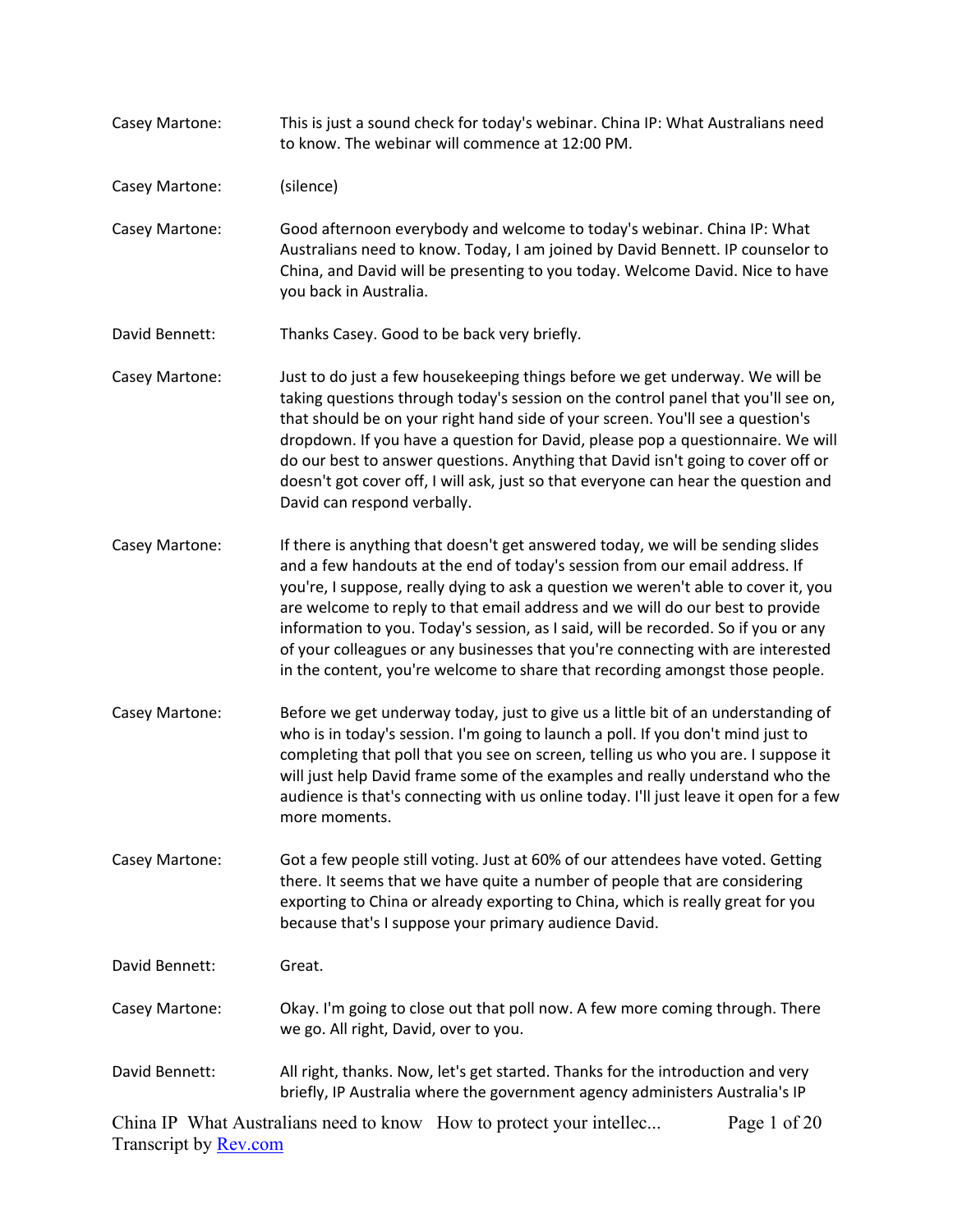systems. We do patents, trademarks, designs and plant breeder's rights. That's our core business here in Australia. The IP counselor to China position is our first overseas position. The broad goal of it is to help Australians protect their IP in China.

- David Bennett: There's two main ways in which I go about that. The first is doing IP outreach and giving practical guidance to businesses that I outreach includes this webinar, these sorts of activities, speaking of visiting business delegations and things like that. And the other more behind the scenes work I do is helping our government to government IP engagement and Australia's China IP policy.
- David Bennett: What I can do is provide guidance and support on specific inquiries you may have, give useful information, talk about possible next steps based on the experience I've had on the ground in China seeing many cases. What I cannot do is give legal advice or legal services. No substitute for pertaining your own lawyer, getting a trademark's attorney and getting good specifically advice for your situation.
- David Bennett: I've been on the ground now since December 2016, so about approaching two years. I'm scheduled to be there through December 2020. Still a couple more years in the role. Today what I really want to do, all you exporters or would be exporters, I want to increase your understanding of IP in general, IP protection in China and some practical messages on the steps you can be doing to protect your IP in China.
- David Bennett: The main issues we see with IP in China are preventable essentially. Issues are not so much around enforcement of IP rights as much as securing IP rights and the need to do that. I'll try and be very practically focused, going to whisk through a lot of things today. Today I'll talk about the Chinese IP system, how it works, what you need to know. I'll talk about IP basics, what's the different IP rights are and what they protect.
- David Bennett: We'll go on to registering IP in China and particularly then focusing on trademarks quite a lot on trademarks today. Talk about patents and designs, copyrights and then enforcement of IP rights. Contracts are not limited to IP, but it's a very important issue we often see in China. So I will speak about contracts, touch on domain names, IP scams and how to prepare for visiting China, and then we'll end with some referrals to further resources.
- David Bennett: The first message is one of encouragement really. The Chinese IP system is better than most Australians think it is. It's not perfect, but if you engage with it, you're going to have reasonably good chance of enforcing your IP rights. Support for this, stats and things to think about, if you actually analyze the data on the civil IP cases in China, foreign companies have very similar win rates to domestic companies in IP cases. Forget the stories you've heard or individual cases. The data doesn't hold up with ... Basically, any idea you can't get a fair go in China as a foreign company in court is not supported by the data.

China IP What Australians need to know How to protect your intellec... Transcript by [Rev.com](https://www.rev.com/) Page 2 of 20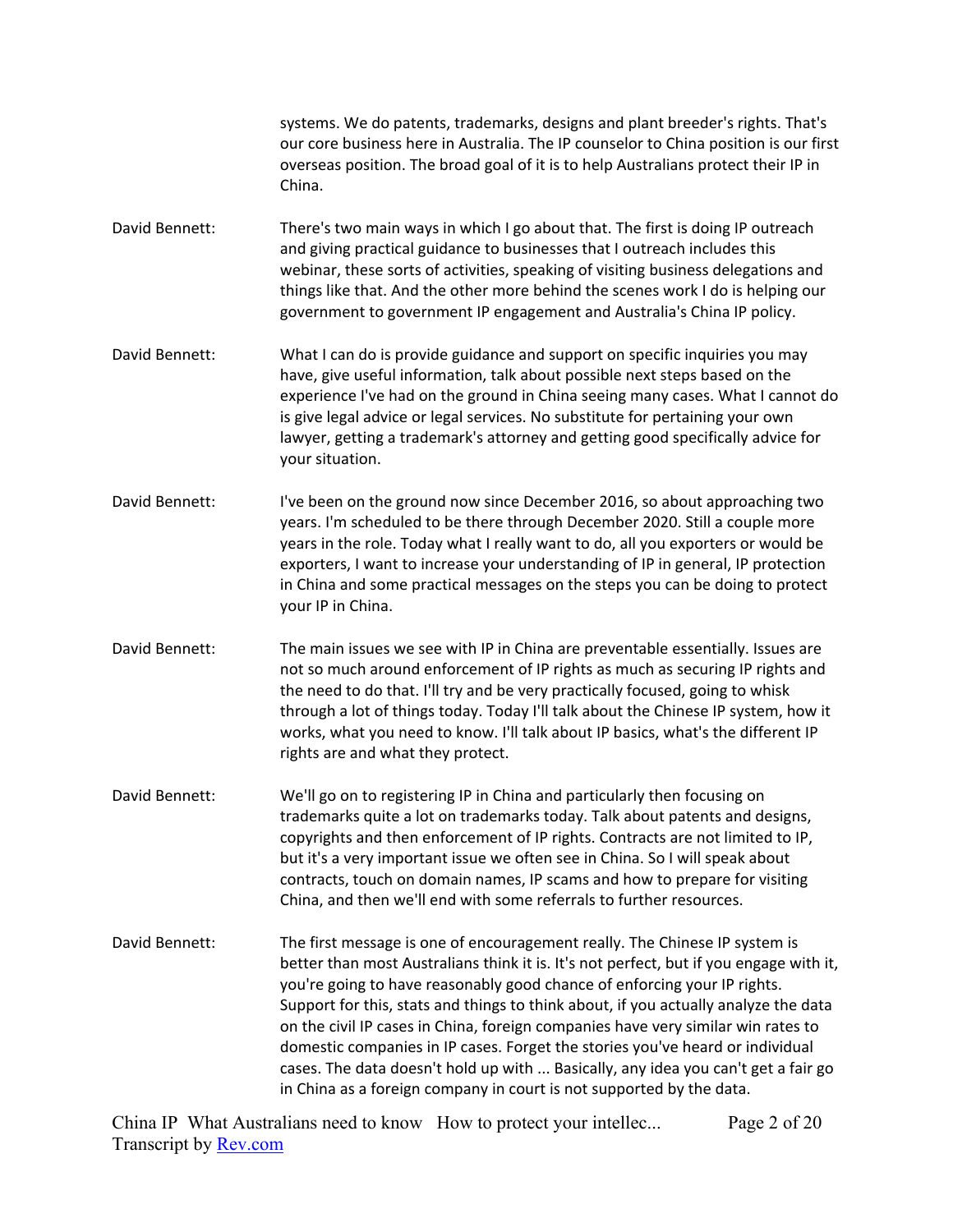- David Bennett: China is actually ranked by the World Bank as the fifth best place to enforce a contract that's based on the time, on the cost and the quality of the decisions. That requires having an enforceable contract, which we'll talk more about. China has specialized IP courts and IP tribunals. They're well equipped to hear complex IP cases and if IP is infringed, there're multiple enforcement options available to you that we'll go into more later.
- David Bennett: The message is encouraging if you use the system right. So that means registering IP in China, using contracts designed for China, monitoring and enforcing IP rights. What is IP? IP is essentially everything a business has with anything that's not a physical or a financial asset. IP is protected by the following IP rights listed here. Patents are used to protect inventions. That means both products and processes. Designs sometimes called design patents, which is the case in China, registered designs in Australia, these are used to protect the visual appearance of a product.
- David Bennett: Trademarks to the IP rights used to protect a brand. Plant variety rights obviously protect new plant varieties. These are all registered IP rights, so in order to get protection in China they have to be filed and registered in China. There's also young registered IP rights, copyrights, which is used to protect creative works and that also includes software source code, and copyrights are an interesting one 'cause copyright applies automatically worldwide. You don't have to apply for your copyright.
- David Bennett: However, China operates an optional copyright registration system. In practice this means you really are going to need to have copyright registered if you need to assert ownership. Going to more detail later. Now, trade secrets are used to protect commercial secrets. A product can be protected by multiple different IP rights. We'll take an example of the iPhone here on screen, it has numerous invention patents, designs, trademarks, copyrighted software, and also trade secrets as part of the whole product protection.
- David Bennett: One of the single most important messages I can give to you today is register IP rights in China. If you just take one thing away from this presentation, make it that. IP rights are territorial. What that means is that a patent trademark or design you might have registered in Australia would only provide protection in Australia. It won't provide protection in China. You have to register these IP rights in China in order to get protection in China.
- David Bennett: If we look to Apple again, for example, if Apple didn't register their designs, trademarks and patents in China, someone could simply reproduce the iPhone, copy it, and they wouldn't be breaking any law if those IP rights are not registered. Need to register in every territory that you're interested in protecting your IP rights in. This means mainland China, Hong Kong, Macau, Taiwan, all have separate legal systems and registration is a separate process in each.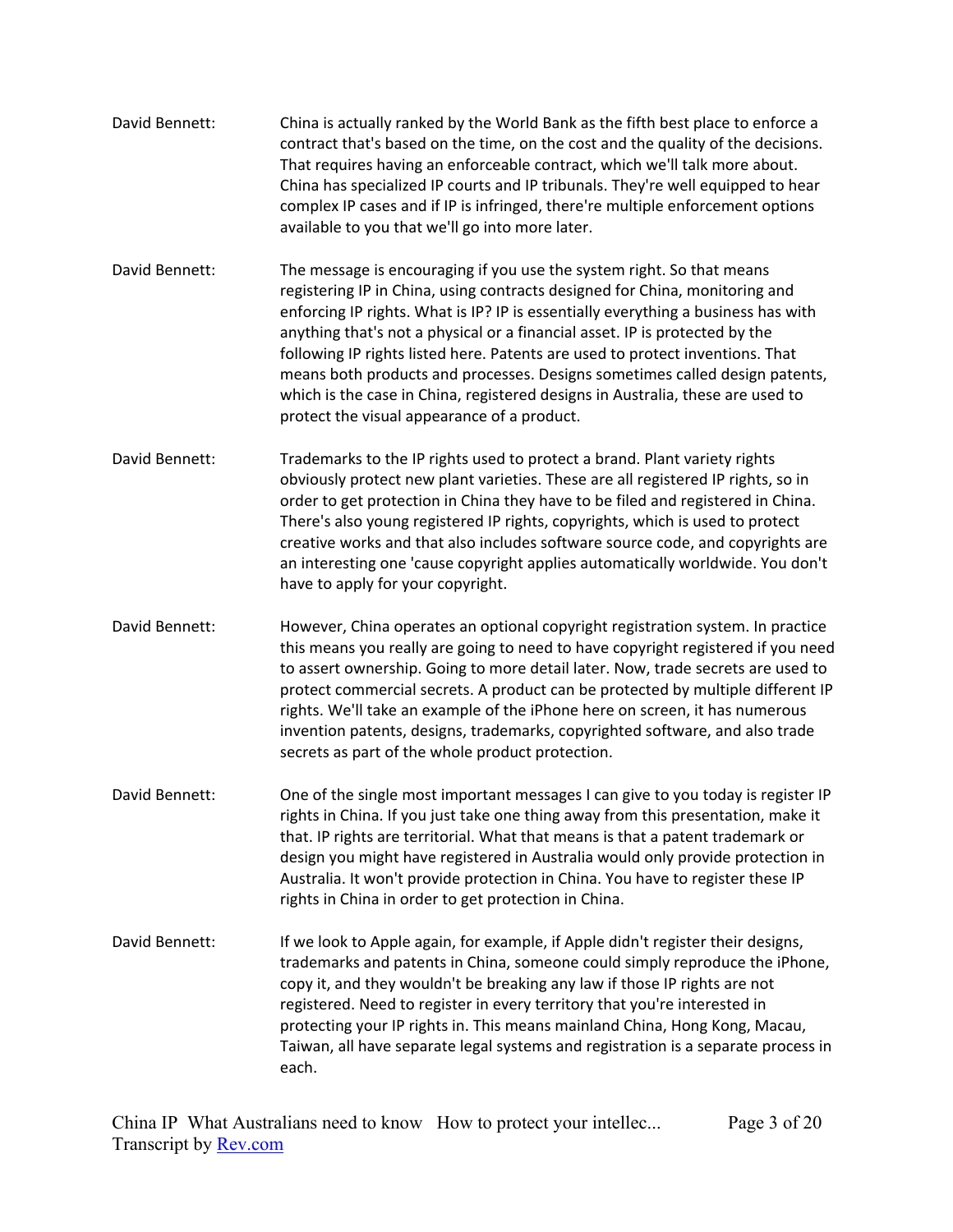| David Bennett: | Now, I'm focusing on China, but remember the same applies to all overseas<br>markets, whichever one you're interested in. USA, Japan, Indonesia, the EU,<br>same message applies to registering those IP rights in those territories. As I said,<br>copyrights, try to operate as an optional registration system. Talk more about<br>that in a bit. A trademark is going to be the most valuable IP that many<br>companies have. Even technology companies for example, Apple, a huge part of<br>their value is in their brand.                                                                                                         |
|----------------|------------------------------------------------------------------------------------------------------------------------------------------------------------------------------------------------------------------------------------------------------------------------------------------------------------------------------------------------------------------------------------------------------------------------------------------------------------------------------------------------------------------------------------------------------------------------------------------------------------------------------------------|
| David Bennett: | A brand is protected with a trademark. So if you don't have a trademark<br>registered in China, you've got to know that your brand is not yet protected in<br>China. China has a first to file trademark system, so this is different to Australia<br>where you get rights based on your use of trademarks as well. What this means<br>in the first file system is that the first person who files a trademark application<br>will generally then own the mark.                                                                                                                                                                          |
| David Bennett: | It doesn't matter who first developed the mark or who first used it. This is why<br>it's so important to file trademarks early in China. If a business doesn't register<br>as trademark, it's quite common that someone else will. These people, we call<br>them trademarks squatters, trademark pirates, bad faith trademark filers,<br>whatever you call it. This is a huge issue in China. People can register other<br>people's trademarks, then sue them for trademark infringement, ask for huge<br>sum of money to sell the right to the original brand owner or actually start<br>marketing their own products under that brand. |
| David Bennett: | This affects companies, big and small. I've given a few examples here. Apple and<br>the iPad, Michael Jordan and his shoes and New Balance. These are hugely<br>successful companies that have faced hundreds of millions of dollars of damage<br>in China for trademarks squatting issues, but it's not just the big companies.<br>Literally, every week in my role, I see Australian companies affected by<br>trademarks squatting. This can be a very small Australian business just starting<br>to think about exporting to China. They go on and they discover their<br>trademarks already been registered.                         |
| David Bennett: | You may think you're not selling your product in China yet, but be aware that<br>Daigou sellers often based in Australia and selling online on social media in<br>China, that will ship products from Australia to China. Daigou sellers, Daigou<br>selling is a huge business. Your product may actually be available in China before<br>you even know it. Be aware of that. You may be forced into the market before<br>you're actually planning to.                                                                                                                                                                                   |
| David Bennett: | As to practical steps you should now take registering trademarks in China. First<br>up. Trademarks, they have to be distinctive. What this means is that they can't<br>be purely descriptive. For example, if you're selling oranges, all the oranges is a<br>descriptive trademark. Not distinctive, not trademarkable. Trademarks also<br>have to not conflict with existing trademark registrations. So you have to check<br>what's on the trademarks register already in China. Talk more about that in a<br>bit.                                                                                                                    |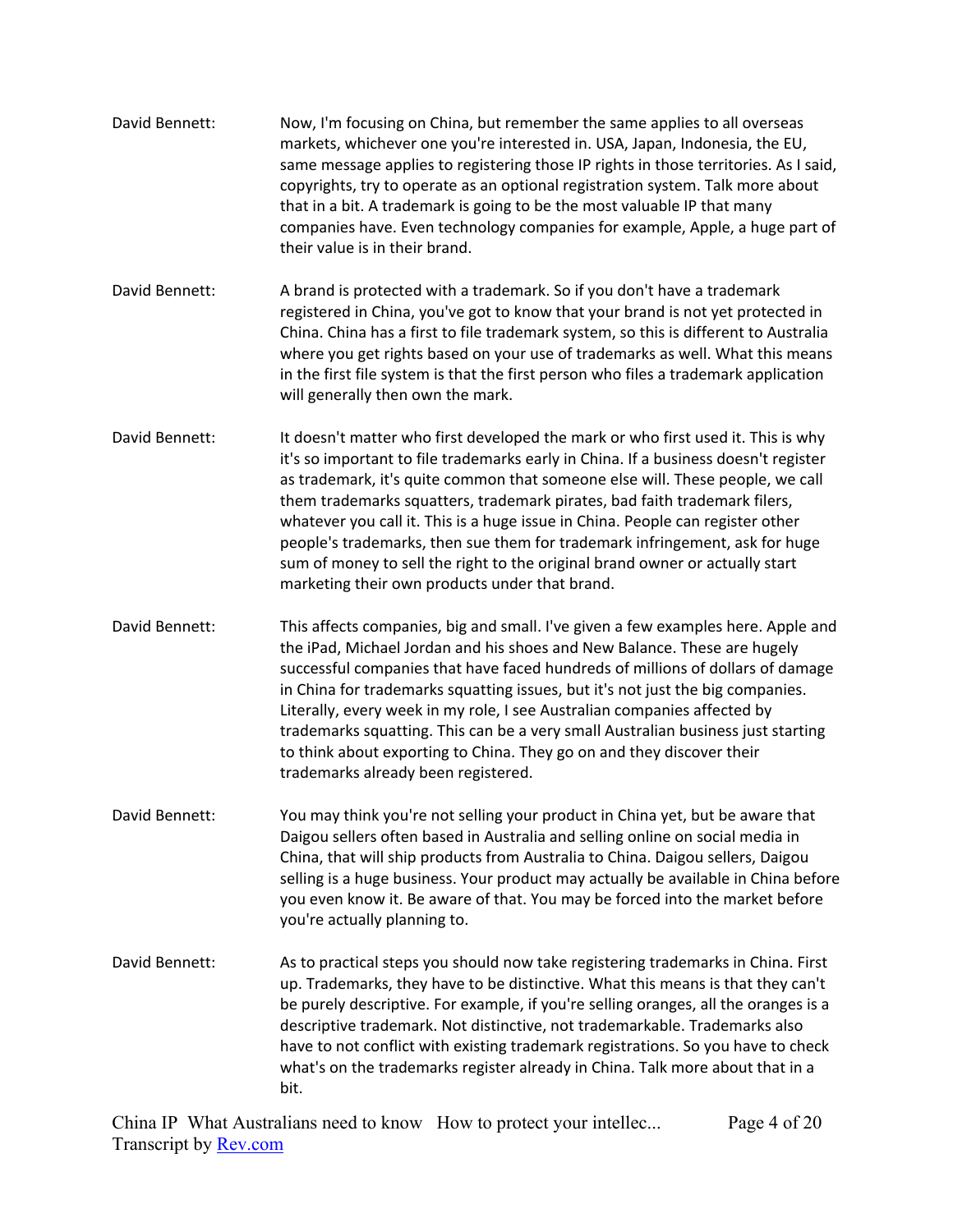| David Bennett: | A lot of businesses want to file their own trademarks in China as cost saving<br>exercise, but we almost always see a bad outcome from that. It's really<br>important to get professional advice, consult an Australian trademark's attorney<br>and one who has expertise with the Chinese system and experience filing in<br>China. Cost is always a prime consideration. It's hard to generalize about cost<br>that would differ depending on the service provider go with. As a ballpark figure<br>for the legal fees and the official fees, you're probably looking at around a<br>thousand dollars per trade mark per class, but that can vary. Just indicative<br>figure.                                                                    |
|----------------|----------------------------------------------------------------------------------------------------------------------------------------------------------------------------------------------------------------------------------------------------------------------------------------------------------------------------------------------------------------------------------------------------------------------------------------------------------------------------------------------------------------------------------------------------------------------------------------------------------------------------------------------------------------------------------------------------------------------------------------------------|
| David Bennett: | Now, an important point is that you should be managing your own trademark<br>registrations in China. A lot of people will think they can leave that up to one of<br>their Chinese partners. Maybe it's a distributor, maybe it's the importer, but be<br>very cautious when people offer to take care of this for you. What we<br>sometimes see is that an importer or distributor might register the brand's<br>trademark that might be all fine and good until the Australian company decides<br>they want to go with a different importer or distributor, at which point they<br>become aware that they're not the legal owner of their trademark in China,<br>they're effectively tied to that distributor who can then wield power over them. |
| David Bennett: | So make sure you manage the applications and the applications are made in<br>your own name. If you have a logo trademark, you might want to also consider<br>registering copyright for that logo for some extra protection against trademark<br>squatters. When it comes to registrations, you will generally have your core<br>interest to the goods and services that you want to protect in China. But it's also<br>worth thinking about at least considering filing defensively with regards to other<br>goods or services. Essentially, anything that you don't want other people using<br>your brand in.                                                                                                                                     |
| David Bennett: | I've given an example with wine here. If you're selling wine, you definitely want<br>to register in class 33 goods such a wine, alcoholic beverages other than beer,<br>that it will be your main class. You might also want to consider registration in<br>class 32 Beers, non-alcoholic beverages and possibly even bar and restaurant<br>services in class 43. Essentially, anything that you don't want other people going<br>and using your brand in, it might be clothing.                                                                                                                                                                                                                                                                   |
| David Bennett: | Now, trademarks can be subject to cancellation for non use, vulnerable to it<br>rather, if someone applies to have a cancel for non use, if they're not used for a<br>period of three years following registration. But a trademark's attorney can<br>advise you on how you might avoid such cancellations perhaps through refiling<br>of marks or through some well documented sales for the purpose of use.                                                                                                                                                                                                                                                                                                                                      |
| David Bennett: | What can you do if you discovered that someone has registered your<br>trademark? The answer essentially is that there's no easy solution I'm afraid.<br>There are a few options. You can try to negotiate a reasonable price to purchase<br>it. This is painful on principle, but it can be the most pragmatic option. You                                                                                                                                                                                                                                                                                                                                                                                                                         |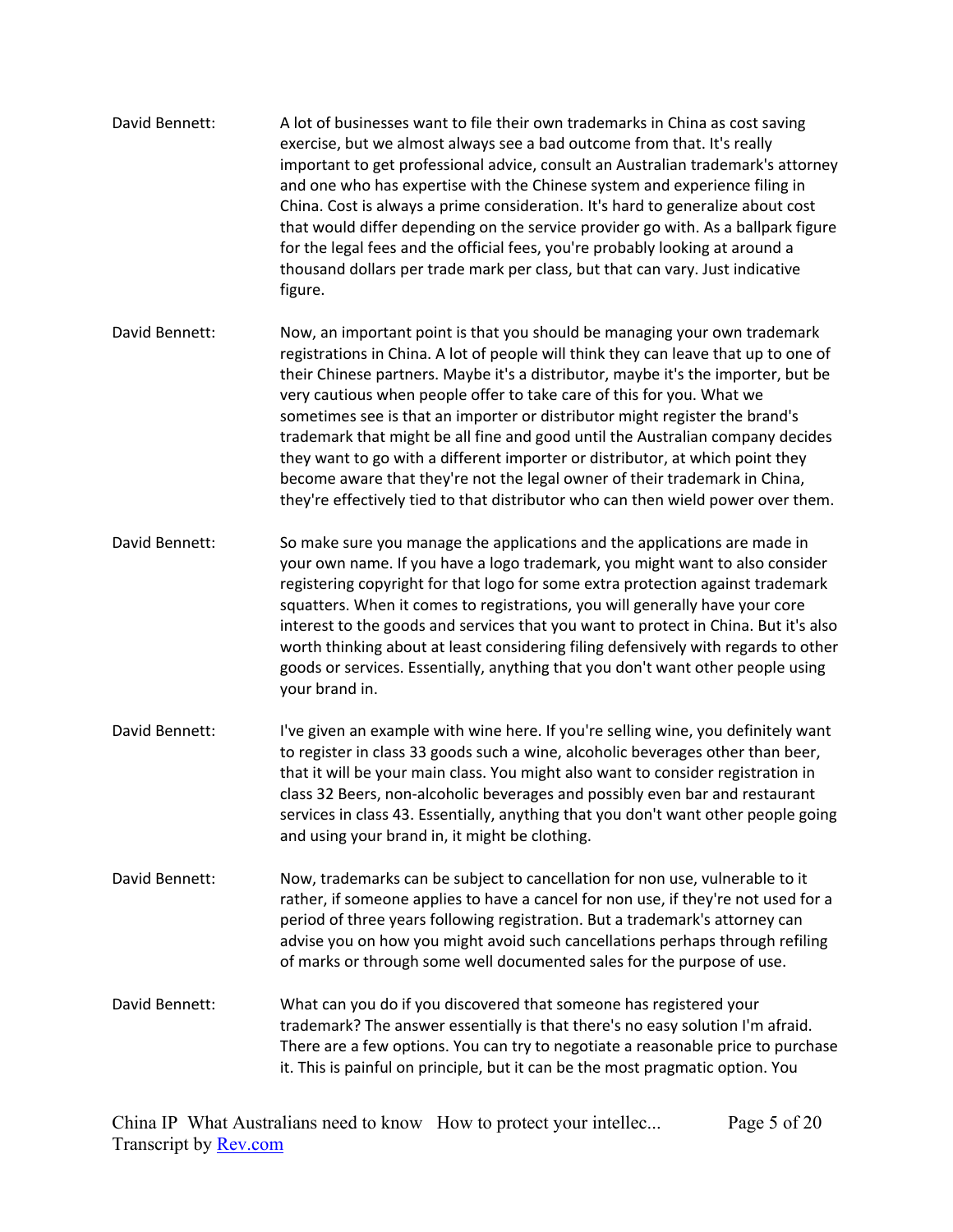might try to oppose or invalidate the mark. Note that success rates are generally pretty low. It depends on the circumstances.

- David Bennett: One circumstance that you might have success in is if you can establish that there was a business relationship with that person and you can document that to they apply without your permission. The final option is you might simply abandon and develop a new brand for China. Now, the problem there is of course you lose existing reputation, but at least you'll then be in legal control of your brand.
- David Bennett: Chinese consumers will generally be interested in a Chinese language brand. There are certainly some English brands referred to by their English name, but more commonly will be a transliteration or a translation or some other brands developed for the Chinese market. I've picked a few examples here from the wine industry. Examples of good branding.
- David Bennett: Penfolds in particular ben fu is a very attractive market. It's been part of their success in China. When you're thinking about a Chinese language trademark be aware this isn't simply a translation of your English name. This isn't a mechanical process you just pass it to a translator to do, this is about branding and marketing. You want a brand that's going to be appealing to Chinese consumers. You don't want just any old Chinese characters.
- David Bennett: Go to some professionals, consult a brand strategy company, marketing company or a law firm might have a brand service that'll be able to connect you with the relevant people. At a key point, when you're developing a Chinese language brand, make sure that you file a trademark to protect that brand before you make it public. Here's an example I've come across recently around my local supermarkets in Beijing. Most of you know Carman's. They've developed a really good Chinese language brand kang ao mai means healthy Australian wheat.
- David Bennett: They've got an appealing brand and from the IP perspective, what they did well was registering to English and Chinese trademarks in China well ahead of market entry. You don't have to actually be using a trademark in China in order to register it, so you can register ahead of entering the market. Why should you worry about developing a Chinese language brand? The main risk from an IP perspective is that if you don't develop and control your own brand, then the brand will organically be picked for you and then slip out of your control.
- David Bennett: Example I've got here is Castel wines. One of Europe's largest wine producers. They registered the Roman script Castel for their trademark in China. They didn't pick or register a Chinese language brand. They thought they didn't need one. Their importers were required to put a Chinese language brand on the back label, so they used a transliteration is ka si te. Someone else saw that this brand was unregistered and went and registered as a trademark and then turned around and sued Castel.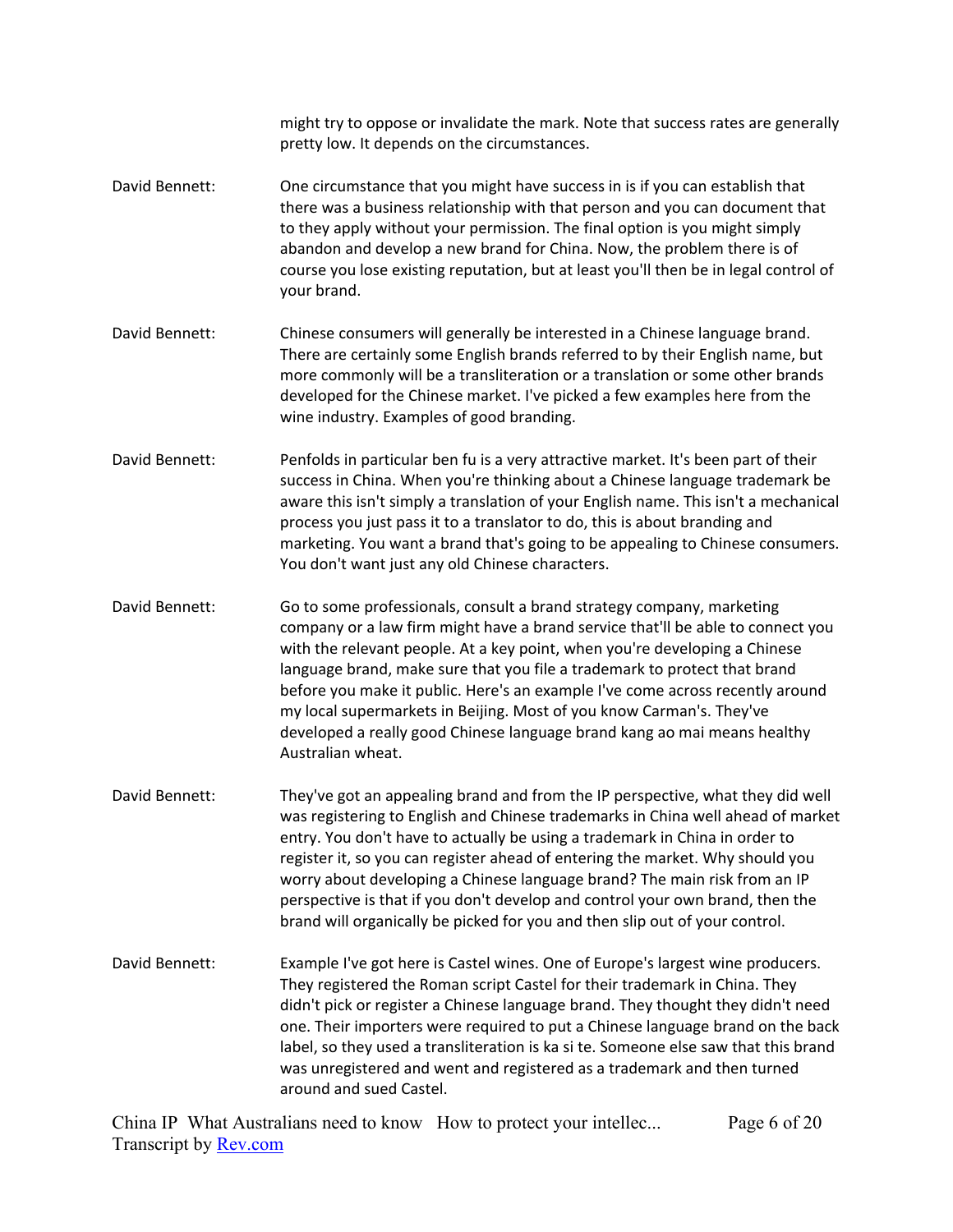- David Bennett: Castel in a very long running legal battle ultimately lost, had to pay a fine and had to rebrand in China. So pick your own Chinese language trademark and keep control of it. This example tends to stick in people's memories. You need a good Chinese language brand, not just any brand. So Pfizer went out to bring viagara to the Chinese market. Picked this transliteration wan aike so it sounds similar but doesn't have any meaning.
- David Bennett: The Chinese consumers came up with a different, more preferable brand, weige, which has the meaning powerful brother, which is very popular in China. Then someone else saw the opportunity here, Pfizer hadn't registered that trademark, so they went out and registered it. They control that and now it means Pfizer has no control over the use of Weige, the common name for viagara in China. This is very important. I think Viagra's now off patent or coming off patent, and the only difference between a brand and a generic medicine is of course the brand.
- David Bennett: China has over 15 million trademarks registered. It's a very busy international market. What this means is that you have to check your freedom to operate. You can't assume that because you're using a brand in Australia that you actually have the right to use it in China. Some of you may have seen this in the media. There's Weet-Bix, the Australia New Zealand's company, that we're familiar with. There's also Weetabix the UK company.
- David Bennett: The UK company Weetabix filed for their trademark in China first and this means they have the rights. Weet-Bix, the Australia and New Zealand one had to rebrand as Nutri-Brex in the Chinese market. Another example, this time in the beer industry. Epic Brewing New Zealand filed their trademark first. Epic Brewing USA, blocked from using that term in the Chinese market. These are both very big popular craft breweries. The first to file, the first one to get in is the winner.
- David Bennett: As you start to think about trademarks in China, useful first step can be doing a preliminary search of the Chinese trademarks register. There's a free online English search tool linked here and we've produced a guide to searching the register available on our website. A self-search has limitations, but it can give you some useful preliminary information. If you can identify some conflicts from the outset, you can avoid wasting time on trademark registrations that are unlikely to succeed. You might be able to find bare face trademark filings, get other useful information.
- David Bennett: This is the search interface you put in the classification of goods and services. You can search by English mark, Chinese language mark. You generate the search results. So here we'd search for Tim Tam, this is an example. And over here we have a picture of the actual data from the registry that tells you the details is right, who's applied for it, what date the application was made, and whether it's enforced or denied or pending.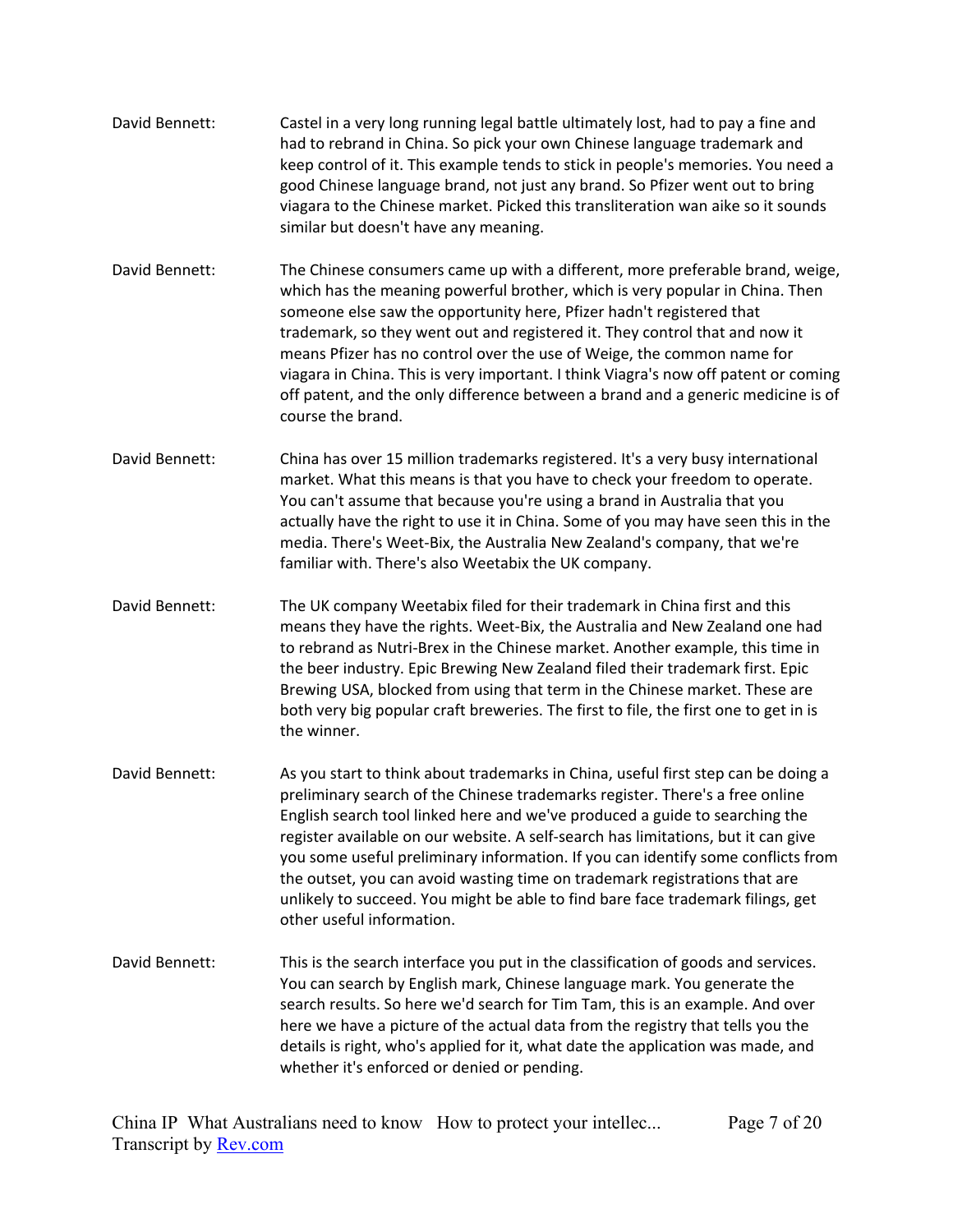- David Bennett: Remember the data might have errors and data is not always uploaded promptly, but still a useful first step.
- Casey Martone: Just on that Dave, I know that you've mentioned the trademark search guide. As a part of the handouts following this session we've looked that in the email. So no one needs to search the website. We'll send it straight to you.
- David Bennett: Excellent. All right. Patents and designs. Now, I often speak with companies who proudly tell me that they have patented a technology, but when I ask further, it often turns out that they've got their patent in Australia, the US, maybe Europe, maybe Japan, but often they haven't applied in China. Just like trademarks, just as I was saying upfront, you have to register IP rights in China to get protection in China.
- David Bennett: If you have patent technology, if you file patent applications in markets, do file in China if this is a market of interest to you. If you don't have a patent or design in China, you don't have an enforceable IP right in China. Patents and designs have to be new. What this means is you have to file an application before you make the invention or the design public. Unfortunately, I've seen too many sad cases where people make an invention or design public before they file their application, then ultimately they can't get that IP right granted.
- David Bennett: When we talk about patents, we're usually talking about invention patents. However, utility models and design patents are also very useful in China. These are 10 year rights, rather than 20 years, but these rights are granted without undergoing substantive examination by the IP office. What this means is that the whole filing process is cheaper, quicker and the rights are easier to get, but you can enforce these IP rights just the same as you can an invention patent.
- David Bennett: There are also China specific filing strategies such as filing an invention patent and a utility model at the same time. You can enjoy the earlier possibly broader protection of the utility model and then when the invention patent gets granted, which may take three or four years, you can enjoy the longer term of protection under that and surrender the utility model. These are definitely under utilized by foreign applicants.
- David Bennett: The Chinese applicants file huge numbers of them because they understand their value essentially. Just like trademarks, you got to check your freedom to operate. There are millions of patents, utility models and designs on the register in China. So you've got to check whether you have freedom to operate that you don't infringe any of those.
- David Bennett: Notes on software and business method patents. In China, software and business method patents are now generally more likely to be considered patentable subject matter than in some other jurisdictions like Australia or the United States. This is set out as pretty clearly in the Chinese patent examination guidelines reissued last year. This is important because these patents can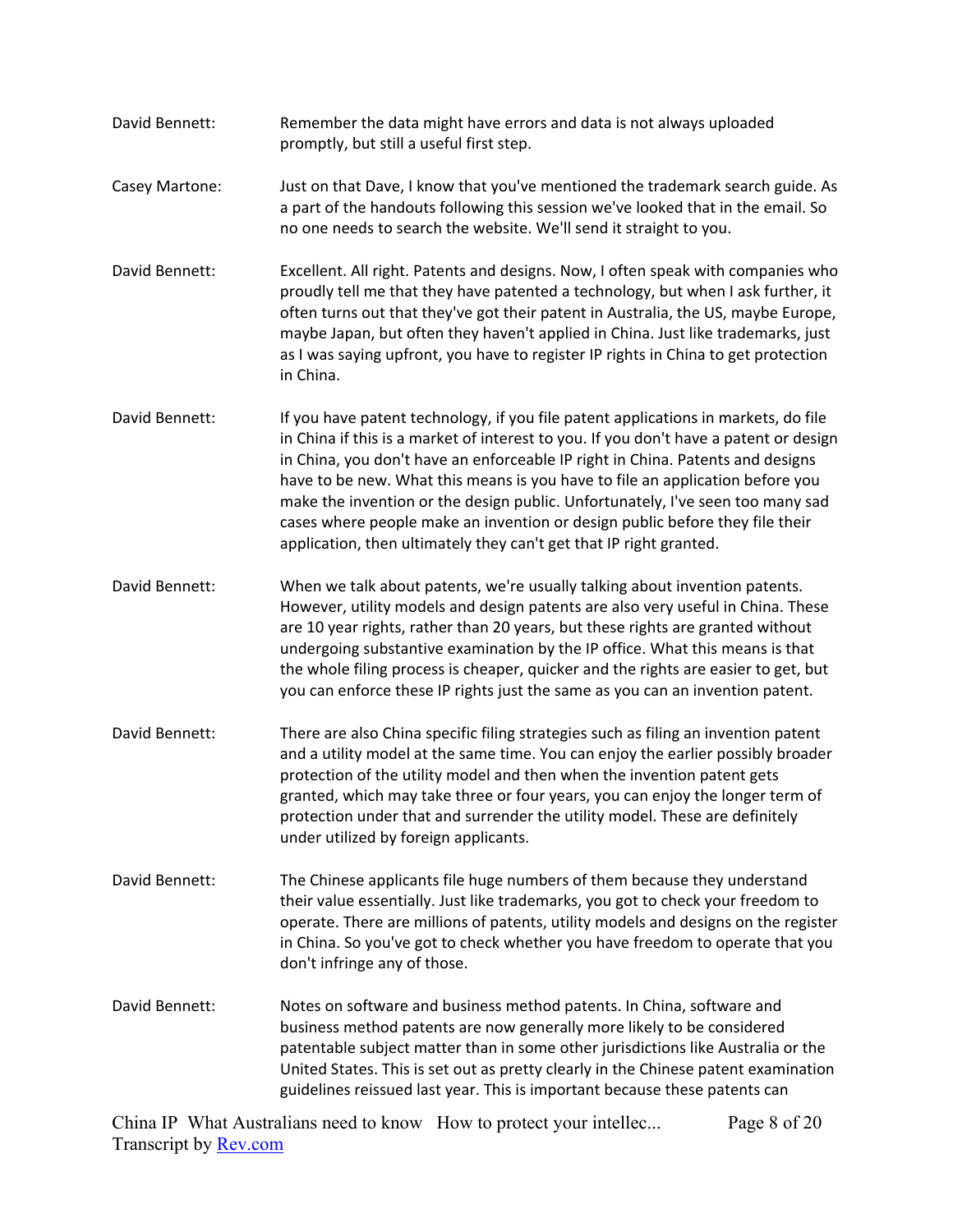actually be very valuable. And I've put my two favorite examples here, which I'd googled PageRank algorithm, the key to Google's global empire and the Amazon one-click purchase patent. And they also have licensed the Apple istore for I'm sure a huge amount of money.

- David Bennett: These are literally worth billions of dollars. Also, seeing in China more FinTech and blockchain patent filings just increasing hugely year on year. So if you have what you think might be a patentable software or business method invention, make sure you talk to a patent attorney and consider, at least consider filing for protection. Back to copyright. As I said, it applies worldwide automatically, but China has an option registration system in practice. You're going to need to show a copyright registration in China before you can enforce.
- David Bennett: Key copyright, you might want to think about registering logos for any logo brands, but also things like product images, brochures, source code for software and other product designs. A copyright has two main uses from an IP protection point of view. Firstly, it will help protect against bad faith trademark filings if you registered for your logo marks. Secondly, it's actually a really useful tool to fight infringes, including online.
- David Bennett: I've taken some screenshots from Taobao marketplace, China's most popular ecommerce platform on screen here. If you can show that an image from your store, an image you want a copyright for, has been used without permission by another store, you can take that store down, the places of copyright alone before you even need to get into things like trademark registrations.
- David Bennett: Any brand serious about IP protection should be looking at monitoring the ecommerce platforms. This means primarily in China, Alibaba, JD, also other emerging platforms like Pinduoduo, which had its IP earlier this year. Remember that Chinese goods also make it onto other platforms. For example, Amazon and Ebay, and you should also check on those.
- David Bennett: All these platforms have established IP complaint systems, systems by which IP owners such as yourselves can file evidence of an IP right, usually trademark, sometimes copyright, it might be a design or a patent. You then, once your IP rights has been recognized, you can file take down requests on the infringing listings. This can, if you encounter a lot of infringement, you have a popular product that's being targeted, doing this yourself, manually scanning for infringements can become burdensome, but there are specialist online enforcement services that this is their bread and butter.
- David Bennett: For a monthly fee, they will take care of these processes for you. You can engage them directly or through your IP attorney or lawyer. The IP rights are private rights. What this means is that IP owners are responsible for enforcing their own IP rights. Not us here in the government. That's not something we can do for you. If you're having a counterfeit problem, you don't need to do more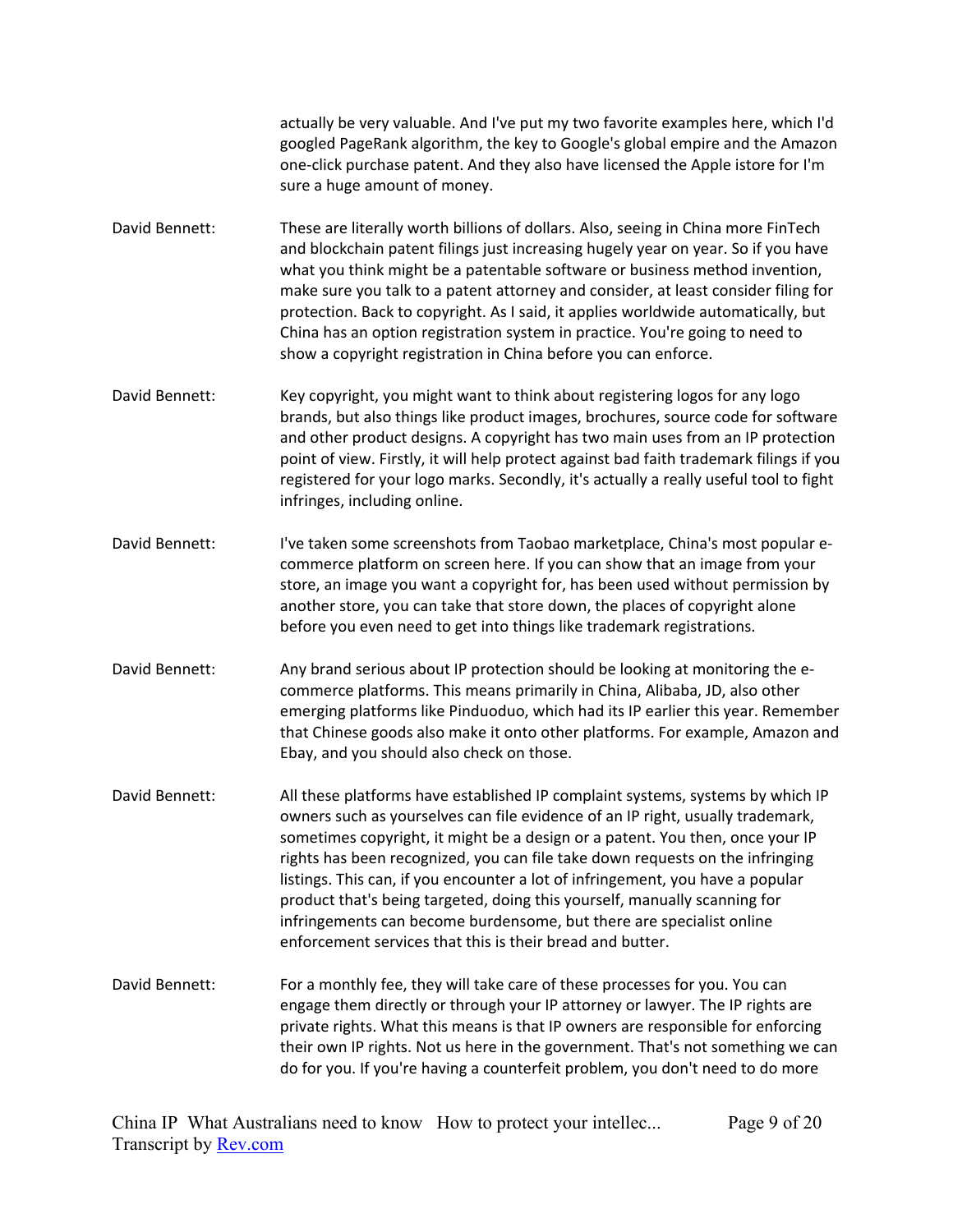|                | than just online enforcement, but you should investigate and gather evidence of<br>infringements that you can then take action with offline.                                                                                                                                                                                                                                                                                                                                                                                               |
|----------------|--------------------------------------------------------------------------------------------------------------------------------------------------------------------------------------------------------------------------------------------------------------------------------------------------------------------------------------------------------------------------------------------------------------------------------------------------------------------------------------------------------------------------------------------|
| David Bennett: | Now, the IP enforcement in China is actually quite effective. You have many<br>different layers here. It has administrative enforcement by local government,<br>there's civil enforcement, essentially cases in the courts. There's criminal<br>enforcement by the police. They can arrest suspects where the criminal damage<br>thresholds are exceeded. There's also customs seizure of IP infringing goods<br>both entering and leaving China. Talk about more on the next slide.                                                       |
| David Bennett: | Just like the online specialists enforcement firms, there's also specialist<br>investigators and investigation firms for offline investigations. You can go to<br>these through law firms or directly. These guys are often ex-police, ex-<br>detectives who are able to gather that information. There's strict evidence<br>requirements for these cases. So be sure your Australian legal council is working<br>with a good Chinese counsel for that local guidance.                                                                     |
| David Bennett: | Customs enforcement is a very powerful option for brand owners that I just<br>want to highlight. Right now in the most recent data, probably 70 to 80% of IP<br>infringing goods worldwide originate in China. So most of them are leaving<br>China's borders and going around the world. Now, you can view this actually as<br>a positive. If you can control goods from leaving China's borders, IP infringing<br>goods, you can stop IP infringing goods turning up in the Middle East and Africa<br>and the US and Europe potentially. |
| David Bennett: | Chinese customs in terms of IP seizures, 99% of them are trademark infringing<br>goods and 99% of them are being exported from China. What you have to do in<br>order to enable Chinese customs to make seizures of IP infringing goods is<br>record IP with Chinese customs. This is separate from having registered IP in<br>China. Once you've got your registered IP, you need to go through recording<br>process with Chinese customs.                                                                                                |
| David Bennett: | If there's a seizure issue you'll need to post a bond and be able to verify whether<br>the goods are in fact infringing, counterfeit or not within three days. So you<br>need to be quick on the ground. I wanted to give a quick example of<br>enforcement happening in China. I've selected this example because this has got<br>some media coverage. This is all in the public domain.                                                                                                                                                  |
| David Bennett: | Last year Penfolds discovered that there were counterfeit products, suspected<br>counterfeit product being sold on Alibaba's Taobao marketplace. Penfolds<br>worked with their local legal counsel in China and they worked with Alibaba's<br>brand protection team as well to investigate the counterfeit network, gather<br>evidence and then build a case which they could take to the police.                                                                                                                                          |
| David Bennett: | The police then took action and ultimately seized 14,000 bottles of fake<br>Penfolds. It was a great success. But the key point I want to make here is that<br>this is the Chinese enforcement system in action. This didn't require any special                                                                                                                                                                                                                                                                                           |
|                | China ID, What Augustine need to know. How to matest your intellec-<br>$D_{0.02}$ 10 $\leq$ 00                                                                                                                                                                                                                                                                                                                                                                                                                                             |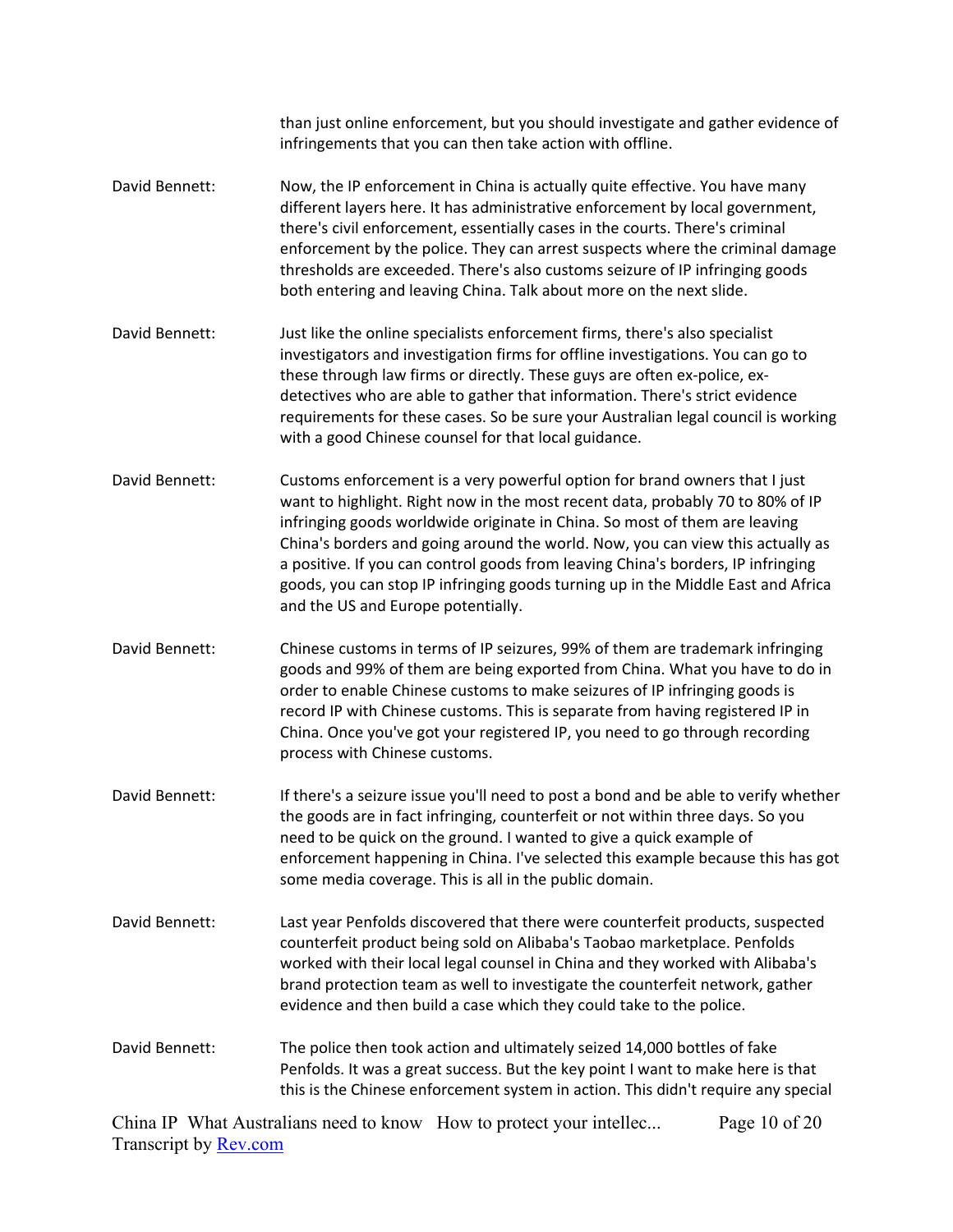connections. It didn't require Guangxi government to government, anything like that. This was simply a brand owner engaging with the systems and having success.

- David Bennett: The Chinese police are very serious about cracking down counterfeits. No Chinese consumers want to be buying fake wine. The lessons: monitor the market work, with the local legal advice, local law firms, work with the local enforcement authorities and you can enforce IP rights.
- David Bennett: Contracts are not limited to IP, but there are very frequent issues around contracts we see, so I'm going to touch on them now. The main point is about ensuring that a contract or agreement is going to be enforceable in China. What we often see is that an Australian company approaching a contract for China will start with an Australian contract and try and adapt it, adapt a contract or a template. The problem here is generally around dispute resolution.
- David Bennett: China does not enforce foreign court judgements, so if the contract provides for dispute resolution exclusively in an Australia in court, then it's not going to be able to be brought before a Chinese court. In the worst case, I've seen an Australian company get a default judgment in an Australian court and then not be able to enforce it in China. If your counterparty and the contract is in China and doesn't have assets in Australia, you're going to want a contract that you can enforce in China.
- David Bennett: This will often mean it provides dispute resolution in a Chinese court or via an arbitration process, which is going to be enforceable before a Chinese court. Simply having a contract that is enforceable will reduce your risk of your counterparty breaking the contract. If they know you could credibly bring that before Chinese court they're far less likely to break the terms of the contract.
- David Bennett: This applies to all sorts of contracts agreements. It might be a manufacturing agreement, import and distribution agreement. Also, non-disclosure agreements. Be aware that an Australian style non-disclosure agreement you can't simply adapt it for China. There's also other aspects to discuss with your legal council such as non useful non-competition and non-circumvention.
- David Bennett: Obviously, you're going to need really good Chinese legal advice. So make sure your Australian Council works with Chinese legal council to get this sorts of advice or you could possibly go directly to any international Chinese firm. There are many ways you can seek that legalize, but make sure you have people qualified to give you the advice that you're getting.
- David Bennett: I'm going to very quickly go over technology licensing. Just to highlight, China has these technology import and export regulations, which sets certain mandatory provisions for technology licensing contracts to China. These include indemnifying the licensee for infringement and the licensee owing improvements it might make to a licensed technology.

China IP What Australians need to know How to protect your intellec... Transcript by [Rev.com](https://www.rev.com/) Page 11 of 20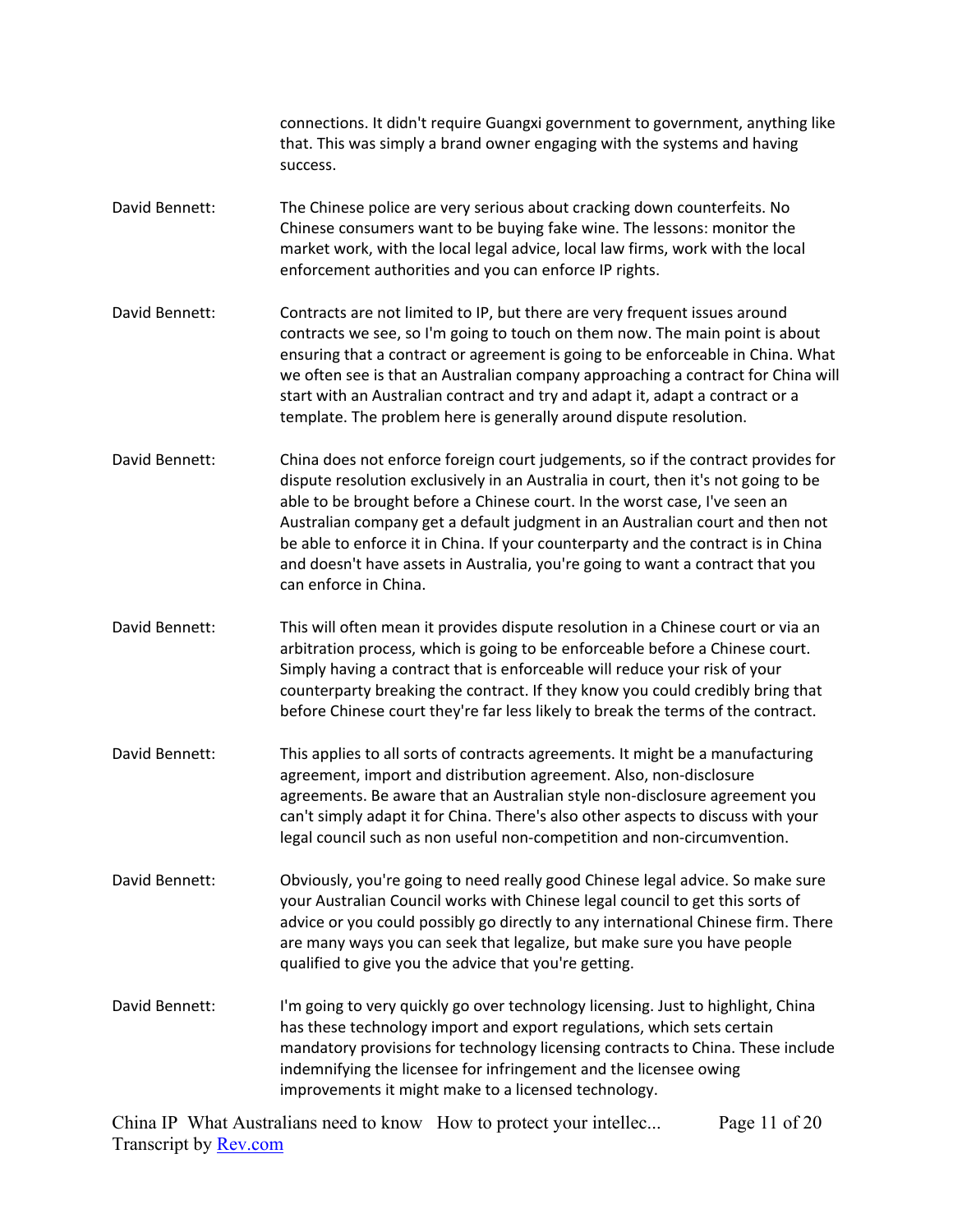- David Bennett: This is an area of legal uncertainty. If you have a contract that doesn't go along with those conditions, there's been no test cases as to whether that will be potentially invalid or not, but this is a really legally complex area. I just want to highlight to these conditions exist. If you are looking at technology licensing into China, discuss with local counsel on the best approach of this.
- David Bennett: Trade secrets as the name suggests, are protected by being kept secret. So this means limiting physical access and limiting IT access within a company. It also means having strong contracts in place with your employees and commercial partners, clearly setting out what is considered a commercial secret and penalties for if that is breached. The main risk is generally not an unknown party, but rather a former employee or a commercial partner obtaining that information.
- David Bennett: Domain names are not technically an IP right, but they can be really important. It might be a way the counterfeiter decides they're going to reach potential customers. And it can also be the first way that consumers engage with brands. So controlling a Chinese domain name can be very important. It can be worth registering domain names early, ensuring you get that .cn domain name or any other domain name that's important for you.
- David Bennett: If someone does register one, do you want, you might let it go, you might buy it back or there's also legal if you believe the person's registered in bad faith that you can be able to pursue. Some of you may have already encountered IP scams on the email. You often see this from China. It's often around trademark registrations. Could be domain names. One we see recurring worldwide is requests for IP office fees. There's also even fake law firms.
- David Bennett: Now, some of these are actually legitimate in fact. It's a very clumsy attempt to drum up business by alerting you to potential bad faith trademark registrations, but be skeptical. Google the text. Look for information. Just be skeptical when it comes to this. If you are visiting China, for example, for a trade show to discuss potential business deals, distribution, things like that, then what you're doing is you're advertising your product, your brand, your interest in China. What this does is places your IP at risk in a couple of different aspects.
- David Bennett: The main one is trademark squatters. If you're advertising your interest and you haven't registered your trademark yet, then you're at risk of a trademark squatter seeing an opportunity, registering your mark. Unfortunately, I've seen this happen many times, sometimes just weeks or even days after a company has visited China. The other main risk is that if you're displaying your product publicly, for example, the trade expo, it could mean it's too late to register a patent or design. Could be considered a public disclosure. That means you forfeit your right to protect a patent or a design.
- David Bennett: So before you go to China for trade fairs, for business discussions, file to register your IP rights in China, especially trademarks before you get on the plane. Some

China IP What Australians need to know How to protect your intellec... Transcript by [Rev.com](https://www.rev.com/) Page 12 of 20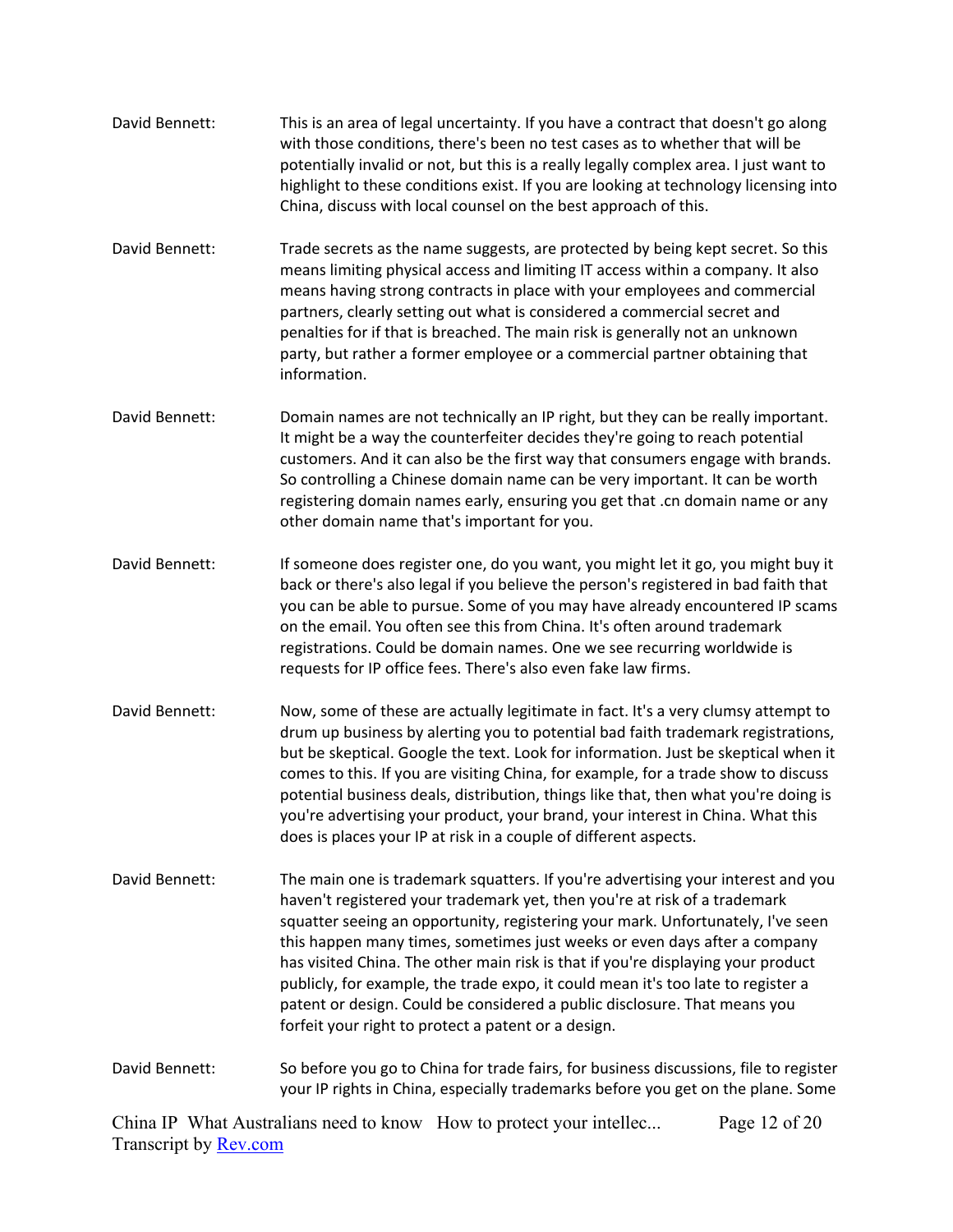businesses think they can do small scale tests sales and test the market, see how things go before they invest into IP rights, but I'm afraid that's not a good idea. By doing that you open yourself up again to opportunities for trademarks squatters. So there's no testing the market. If you have any sorts of interests, possibly interest at all, you want to be registering IP in China as soon as possible.

- David Bennett: So we've whisked through a lot today. I want to just go back to the core messages again. First, register IP rights in China. Most of the IP issues I see in China could have been avoided through this simple step. The issues, IP issues in China are not so much an enforcement as they are about securing IP rights. Register trademarks, patents, designs and key copyright that you have. Also, consider developing and trademarking a strong Chinese brand that's going to appeal to Chinese consumers.
- David Bennett: Make sure your contracts and agreements have been designed to be enforceable in China, reviewed by an experienced China lawyer at minimum or drafted from the outset by them. Actively monitor and enforce your IP rights. IP connect is both a sword and a shield. By registering it, you have the shield, you're protecting yourself from someone else registering your IP. If you are having an issue with infringement, you then want it to act as a sword. Monitor and use the enforcement options available to you.
- David Bennett: Finally, the key message underpinning all of this is to seek expert legal advice from lawyers, IP attorneys who've done this sort of work before and know what they're doing. This means may not be your usual Australian lawyer, you may want to ensure they're working with people on the ground to get specialist advice you need. In terms of further resources, we have attached to this webinar three handouts. We've got the protecting your IP in China Guide, which is I think the single most useful resource you can look.
- David Bennett: Also linked here, we have our guides searching the trademarks register and also our IP passport for China. We have these and more resources available at our China page on the IP Australia website here, IP australia.gov.au/china. Once you've gone through these resources, you'll find these pdf guides also I have my email address in there, which is also up here on screen.
- David Bennett: I'm always happy to provide guidance and information to businesses on your specific circumstances. You can get in touch with me directly there and I can help you as best I can based on the experiences I've had on the ground in the last couple of years in Beijing.
- Casey Martone: I suppose before we finish today's session, Dave, we've got about just under 15 minutes left for our allocation. We have had a question come through around trademarks. And the question is, how long would you expect a trademark examination process to take in China?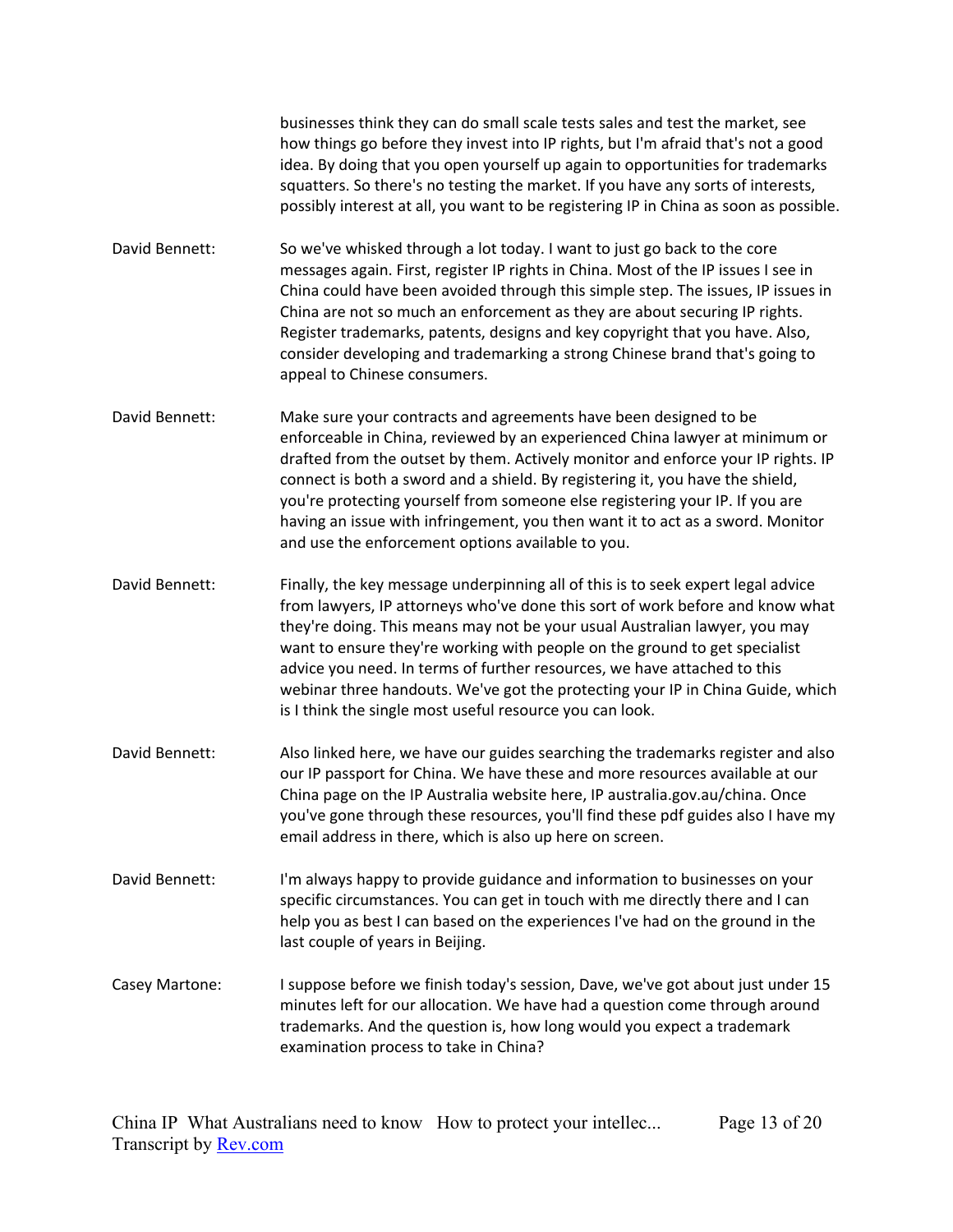| David Bennett: | Good question. Right now, it's looking at about eight or nine months from when<br>you file into your trademark will get registered. But a key point is that the<br>important thing is the filing date. So once you file your trademark, that will<br>mean your application will have precedence over any later filed applications.<br>Ideally, you will wait until your registration is secured and in place before you<br>proceed with China market entry, but at minimum, you can file your application<br>and get that filing date to protect yourself against later filed applications. |
|----------------|---------------------------------------------------------------------------------------------------------------------------------------------------------------------------------------------------------------------------------------------------------------------------------------------------------------------------------------------------------------------------------------------------------------------------------------------------------------------------------------------------------------------------------------------------------------------------------------------|
| Casey Martone: | Okay. Just before we open the session for questions more broadly, we're just<br>going to launch a poll and this is a part of us making sure that the information<br>we present to our small and medium enterprises and our IP professionals that<br>they connect with, obviously hit some marks. While that's up and people can<br>obviously, [inaudible 00:51:28] how satisfied they were with today's<br>presentation that'll be wonderful.                                                                                                                                               |
| Casey Martone: | If there are any other questions that you have, please feel free to pop them into<br>the question module that's on your control panel there. We obviously got about<br>just over 10 minutes left. So it'd be wonderful if we did have any other<br>questions while Dave's available and got the time, he's free to answer them. So<br>I've got a few coming through.                                                                                                                                                                                                                        |
| Casey Martone: | Sorry. Dave, we've got a question from one of our attendees, so someone had<br>told them recently about raffle like draw in China to determine IP issues. Have<br>you heard of anything like this? Two different owners pick numbers until all are<br>gone and the party with the highest number of wins. That's an unusual and I've<br>never heard that before.                                                                                                                                                                                                                            |
| David Bennett: | I have not heard of that either. That sounds like a bit of an urban legend. If you<br>have anything to site, please email it through to me. But no, I have not heard of<br>that.                                                                                                                                                                                                                                                                                                                                                                                                            |
| Casey Martone: | Thank you. Our next question, how to access a copy of today's presentation.<br>Following today's session, all participants will receive an email with the slides as<br>well as a recording. If that doesn't assist you, please return an email to that<br>email address and we will do our best to help you.                                                                                                                                                                                                                                                                                |
| Casey Martone: | David, is there a passing off or misleading/deceptive conduct in China? And<br>that's I suppose outside the IP rights activities. So similar to what our triple C<br>would administer.                                                                                                                                                                                                                                                                                                                                                                                                      |
| David Bennett: | Yeah, sure. China has the anti unfair competition law, which was reviewed last<br>year and amended, came into force at the beginning of this year. So yeah,<br>actions that will deceive consumers, will violate the law, it has a similar function<br>to our consumer law here in Australia and the thought of passing off. So yes, if<br>you have IP rights secure for example, a trademark right, you can take action<br>under the trademark's law, but you may also simultaneously be able to take<br>action under the anti unfair competition law.                                     |

China IP What Australians need to know How to protect your intellec... Transcript by **Rev.com** Page 14 of 20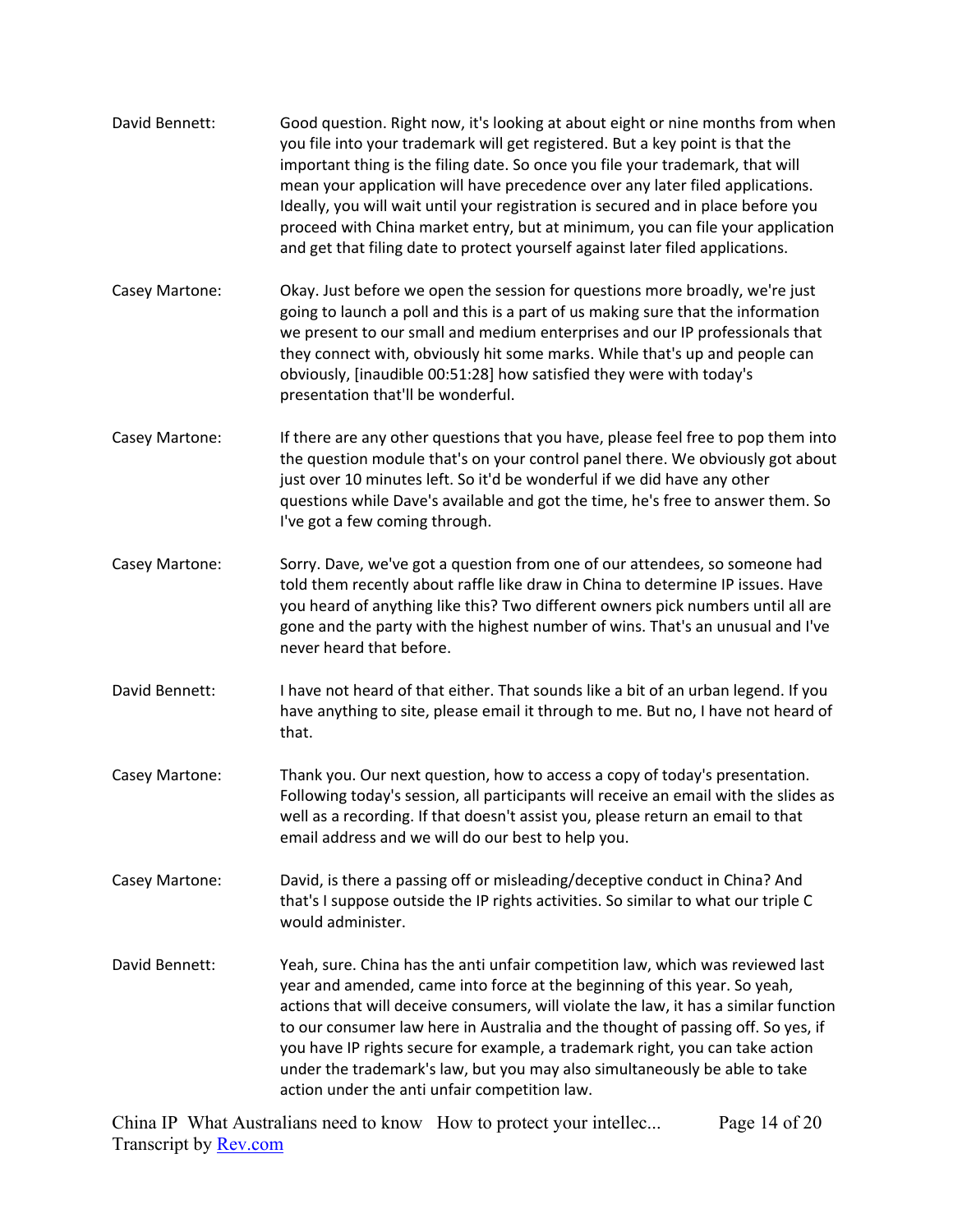- Casey Martone: Okay. Thank you. One question that we have here is that, border control in China seems to be more effective than trademark related matters. How best or what's the advice to use customs and border protection for patents and design registration? Is it a similar process?
- David Bennett: Yeah. Excellent questions. So trademarks are relatively easy because you can look at it and determine whether it's infringing. Patents and designs are more complicated. What Chinese customs are very open to is brand owners working with them, going in and helping train them in how to identify IP infringing goods. This is done at the local level rather than the central level. So at key ports.
- David Bennett: Depending on what it is, if it's a patent in goods, for example, Guangdong is China's manufacturing base still, Pearl River Delta, you might want to consider going over to key customs offices there, working with Chinese legal counsel who are experienced in training customs officials, but actually demonstrating to them, showing them how to identify the IP infringing goods.
- David Bennett: Online platforms such as Alibaba will take action on the basis of patents or designs as well, but it is going to be more work. It's a more complicated case to make out. A yes by all means. You can have action taken on the basis of patents and designs.
- Casey Martone: Okay. I just want to know, we have quite a number of questions, so I will do my best to get through most of them. The next question that we have is about IP and the blockchain. Is IP Australia working in or on the blockchain verification with IPs? Is that something you're familiar with?
- David Bennett: This is a project we're looking at. Blockchain has potentially some useful applications in traceability of goods from in the supply chain, from start to finish and also in tracking IP rights ownership. This is an area IP Australia is looking at at the moment. Some of the e-commerce platforms, for example, Alibaba and JD, there are Melbourne officers, there are Australia operations looking at incorporating blockchain into their traceability as some private companies and industries.
- Casey Martone: Okay. Thank you. We have a question about if you have a patent in Australia and New Zealand, does that prevent you from registering in China? And I think that's probably more question around the application process into the international arena. So how would you go about also securing that patent in China?
- David Bennett: Yeah, so generally for a patent if you're interested in applying in many markets around the world, you'd be filing a patent cooperation treaty application, a PCT application. You file that application here with IP Australia and you then have approximately three years to determine which countries you want to proceed with your application in. By that three year limit, you will have to designate

China IP What Australians need to know How to protect your intellec... Transcript by [Rev.com](https://www.rev.com/) Page 15 of 20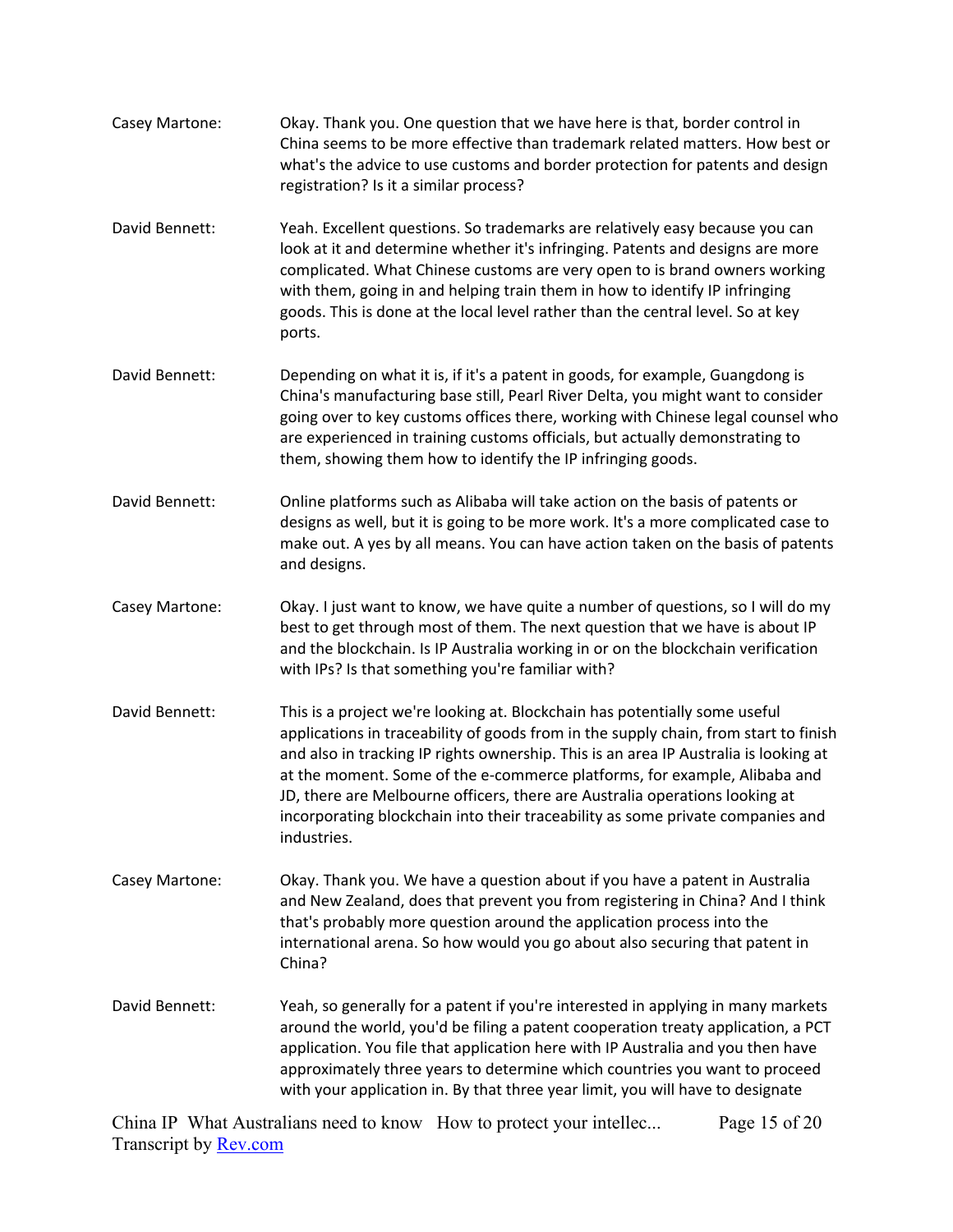|                | those countries. You have the opportunity, you can put Australia, the US, Japan,<br>China, any others.                                                                                                                                                                                                                                                                                                                                                                                                                                                                                                                                                  |
|----------------|---------------------------------------------------------------------------------------------------------------------------------------------------------------------------------------------------------------------------------------------------------------------------------------------------------------------------------------------------------------------------------------------------------------------------------------------------------------------------------------------------------------------------------------------------------------------------------------------------------------------------------------------------------|
| David Bennett: | But the thing is that that's then your opportunity. Once that window closes, you<br>don't have an opportunity to go back later and patent in another territory. So if<br>you're within that window, you can file national phase entry in China. If you're<br>outside that window, I'm afraid you may have missed a chance. Patent<br>strategies they should be all coordinated a global strategy upfront. And you<br>have to think longterm about where you're going to want to have protection<br>over the potential 20 year course of the patent.                                                                                                     |
| Casey Martone: | Okay. Well, we have a question about the Chinese specification system to<br>navigate around Madrid applications. So how complex is the Chinese<br>specification system with respect to the Madrid applications? I'm assuming<br>that's probably around the goods and services classification.                                                                                                                                                                                                                                                                                                                                                           |
| David Bennett: | Yes. China has a trademark's subclass system, so uses the same NIC<br>classification, 45 goods and services like Australia, but then breaks it down<br>further within those classes. This means that you have to ensure that the<br>application is crafted such that you're going to get broad enough coverage in<br>goods and services. So for example, clothing class 25, in China is broken down<br>into I think 12 or 15 subclasses. For example, hats are one subclass, socks are<br>another subclass. Neckties are another subclass.                                                                                                              |
| David Bennett: | If your Madrid application just says clothing, a Chinese trademark examiner is<br>going to assign what subclass it is relevant for. And you may miss out on some<br>of those subclasses. I don't try to give people information to try and craft a<br>Madrid application to cover all the subclasses because it's really specialist stuff.<br>This is stuff that an IP attorney can advise you on. They can help you decide<br>whether using the Madrid system or filing a direct application is going to be the<br>best option for China and if you're filing the Madrid application, how to do that<br>such to ensure you get your subclass coverage. |
| David Bennett: | Key message, I wouldn't try and do it yourself. Make sure you get IP attorney<br>advice on that.                                                                                                                                                                                                                                                                                                                                                                                                                                                                                                                                                        |
| Casey Martone: | We have a question about registering copyright for protecting software<br>programs. What's the consequences of not registering in that instance?                                                                                                                                                                                                                                                                                                                                                                                                                                                                                                        |
| David Bennett: | You can register software copyright or any copyright at any time. Not<br>Registering is not an issue like the other IP rights where you can lose rights, but<br>what it means is that when you want to prove ownership of your copyright, you<br>want to have the registration there. If you're suddenly in a situation where you<br>want to show your ownership and you don't have a registration already, you can<br>apply then for the registration and gather the relevant materials. It'll take at<br>least 30 days for the registration, copyright registration to be processed.                                                                  |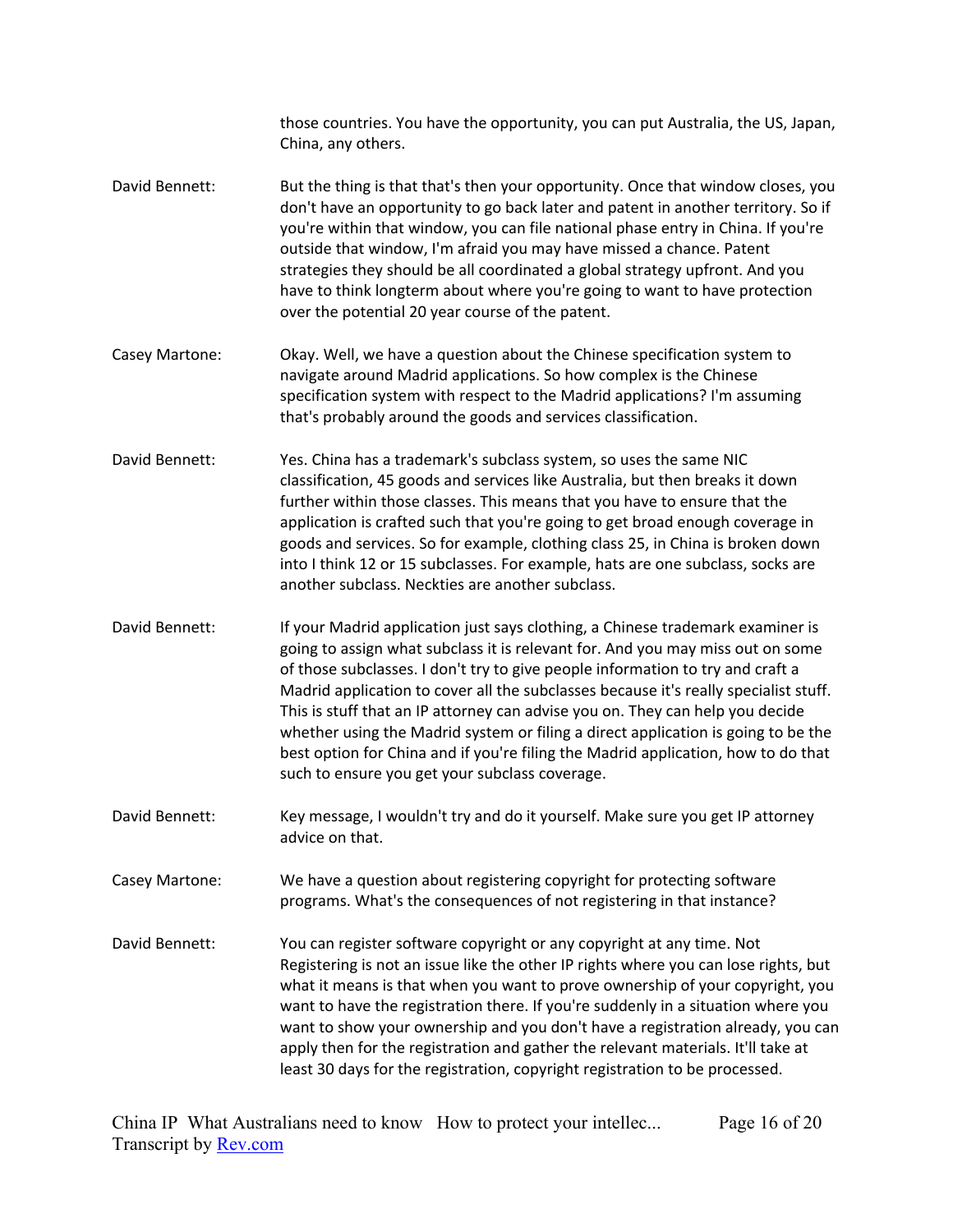| David Bennett: | The reason you might want to do that up front rather than later is that if<br>suddenly you're in a rush, for example, you find infringing product, that 30 days<br>plus for the copyright registration is going to seem like an eternity. So you don't<br>have to register upfront, but doing so will mean you can take action faster.                                                                                                                          |
|----------------|-----------------------------------------------------------------------------------------------------------------------------------------------------------------------------------------------------------------------------------------------------------------------------------------------------------------------------------------------------------------------------------------------------------------------------------------------------------------|
| Casey Martone: | Australia uses obviously the innovation patent scheme, which is [inaudible<br>01:01:20] innovative step as opposed to re-inventive step. Does China have<br>anything like that? Do they have a lesser pattern threshold for one of their<br>patents?                                                                                                                                                                                                            |
| David Bennett: | Yeah, I skimmed over it in the talk about the utility model patent is China's<br>second year patent. It has a lower inventive threshold and a full invention<br>patent and it's valid for 10 years. Like our innovation patent, at present it's not<br>examined, but you will need to have it examined before you can enforce it. So<br>yes, utility model patent have that function and can be cost effective part of an<br>IP portfolio in China.             |
| Casey Martone: | Can copyright protection assist in a trademark process or not? For example, if<br>you can't trademark a brand, can you use copyright protections with the logo on<br>visual elements outside the trademark system?                                                                                                                                                                                                                                              |
| David Bennett: | Yeah, certainly. If the logo mark is sufficiently creative, passes a threshold for<br>copyright, then registering your copyright can give you protection. You can<br>enforce it against infringes. You could also assert it against someone's bad faith<br>trademark filing. Yes, that dual protection for a logo mark by copyright and<br>through trademark rights can be very useful.                                                                         |
| Casey Martone: | Are you able to give us an explanation of how people might access the<br>administrative pathway through to the China patent Office? I suppose we would<br>recommend that they're supported by a patent attorney Australian and possibly<br>a partner in China. Do you agree?                                                                                                                                                                                    |
| David Bennett: | Yes. I'm not quite sure what's meant by the administrative pathway, but in<br>terms of prosecuting a patent application before the Chinese patent office, an<br>Australian paid attorney can work with their Chinese associates on prosecuting<br>the application, addressing any deficiencies, examine or identifies things like<br>that. Yeah. An Australian patent attorney can manage global, all the applications<br>in proceeding within various markets. |
| Casey Martone: | Okay. I'm not too sure about this question. I don't understand myself there, but<br>can you talk a little bit more about tiering? The person who has asked it is saying<br>that they're selling their teaching models through WeChat. Are you able to<br>comment on that one? I'm not too sure. I need more information perhaps.                                                                                                                                |
| David Bennett: | Probably need more information on that and if it's too much for this session,<br>please feel free to follow up on the email to me.                                                                                                                                                                                                                                                                                                                              |

China IP What Australians need to know How to protect your intellec... Transcript by **Rev.com** Page 17 of 20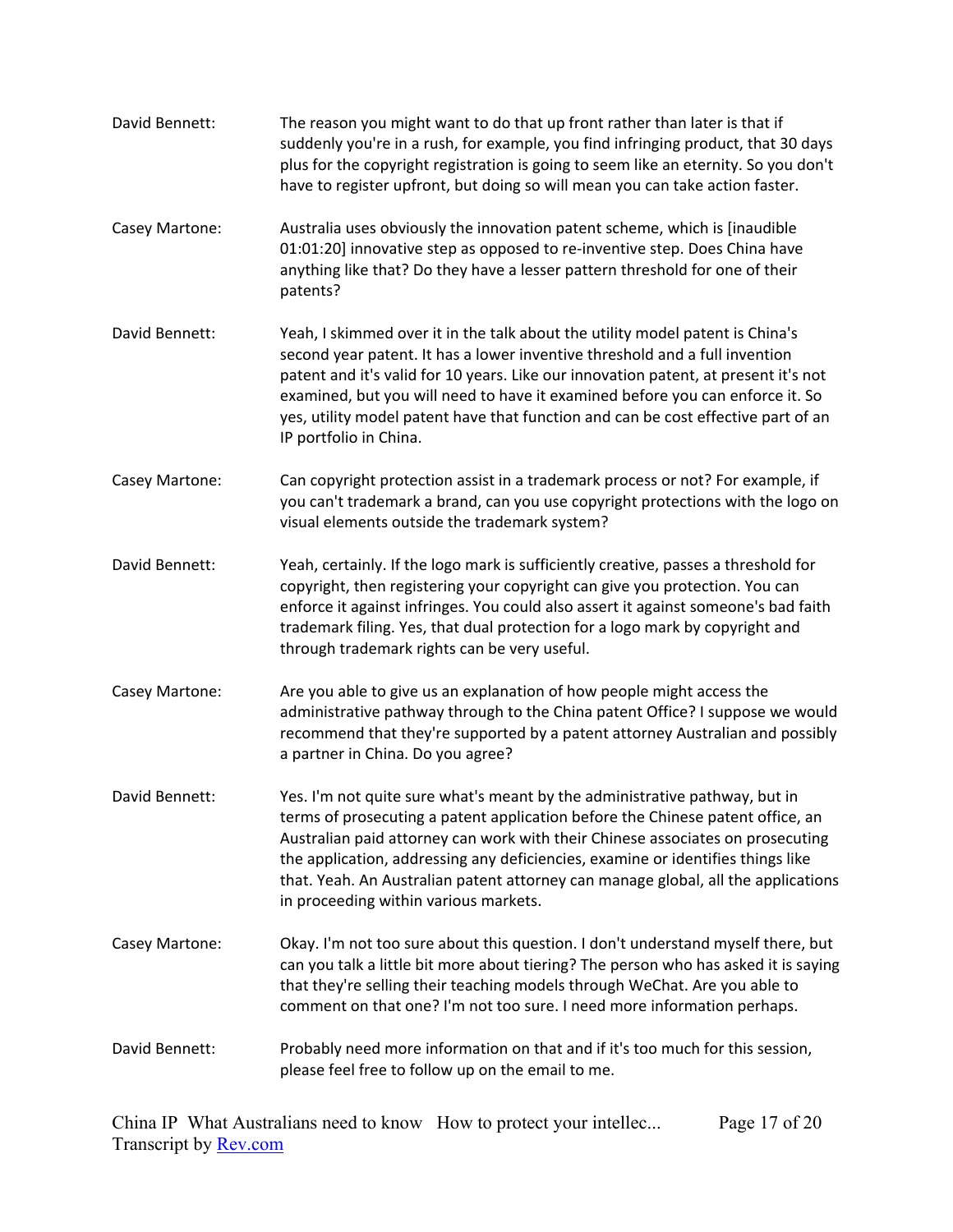Casey Martone: Fabulous. Thank you. Just on that administrative process, the person who had asked that was, it's relating to enforcement in the patent office. David Bennett: Okay. Enforcement is managed at the local level in China, not centrally. Local IP officers are responsible for enforcement on the ground. So for example, the Jiangsu provincial level IP office is responsible for enforcement in Jiangsu province. And then below that at the city level there's also other officials. So Chinese legal counsel can advise you on how to take action, how to we engage with those local authorities. Casey Martone: Another question we have here, is it risky to purely use a firm in Beijing or China probably more broadly to look after your trademark applications or shouldn't an Australian be looking to use an Australian trademark attorney who works with a partner in China? What I suppose have you seen is the activity for Australians? David Bennett: Yeah. What I've seen is there's quite a lot of variation in the standard of Chinese trademarks agents and they don't have a registered trademark's attorney profession the same way we do. I find that often Chinese trademark's agents can be quite mechanical in their approach. So if you say, "Can you register this for me?" I say, "Yes, we'll apply for it," and then it might get rejected, but not so much about the creative legal solutions. David Bennett: I think that's really an area where a good Australian attorney experienced with China can add a lot of value. It's not just mechanical filing of applications that you're doing, it's developing a strategy, it's looking at other approaches, how you might adapt for local conditions. And it's good the Australian attorney can really give a value add there. That you pay a bit more for that, but you'll get what you pay for. Casey Martone: We've a couple of questions about people seeking the details of IP professionals in China. Is that something that you're able to recommend or how would you go about, I suppose giving advice to Australians about how they might access that IP expertise? David Bennett: Yeah. First of all, in Australia, we don't play favorites. We can't recommend anyone firm over the other. You can find IP firms here in Australia quite easily and there are patent trademark attorney organizations as well that can connect you with their members. When it comes to China, if you make the decision that you want to go directly to a Chinese firm rather than through an Australian firm as an intermediary, there are some firms that I have received feedback on from Australians and others that I can point you towards if you get in touch directly. There's no one size fits all. David Bennett: It would depend very much on what you're looking at, but that's if you want to do that you can get in touch with me on the email to a few further points.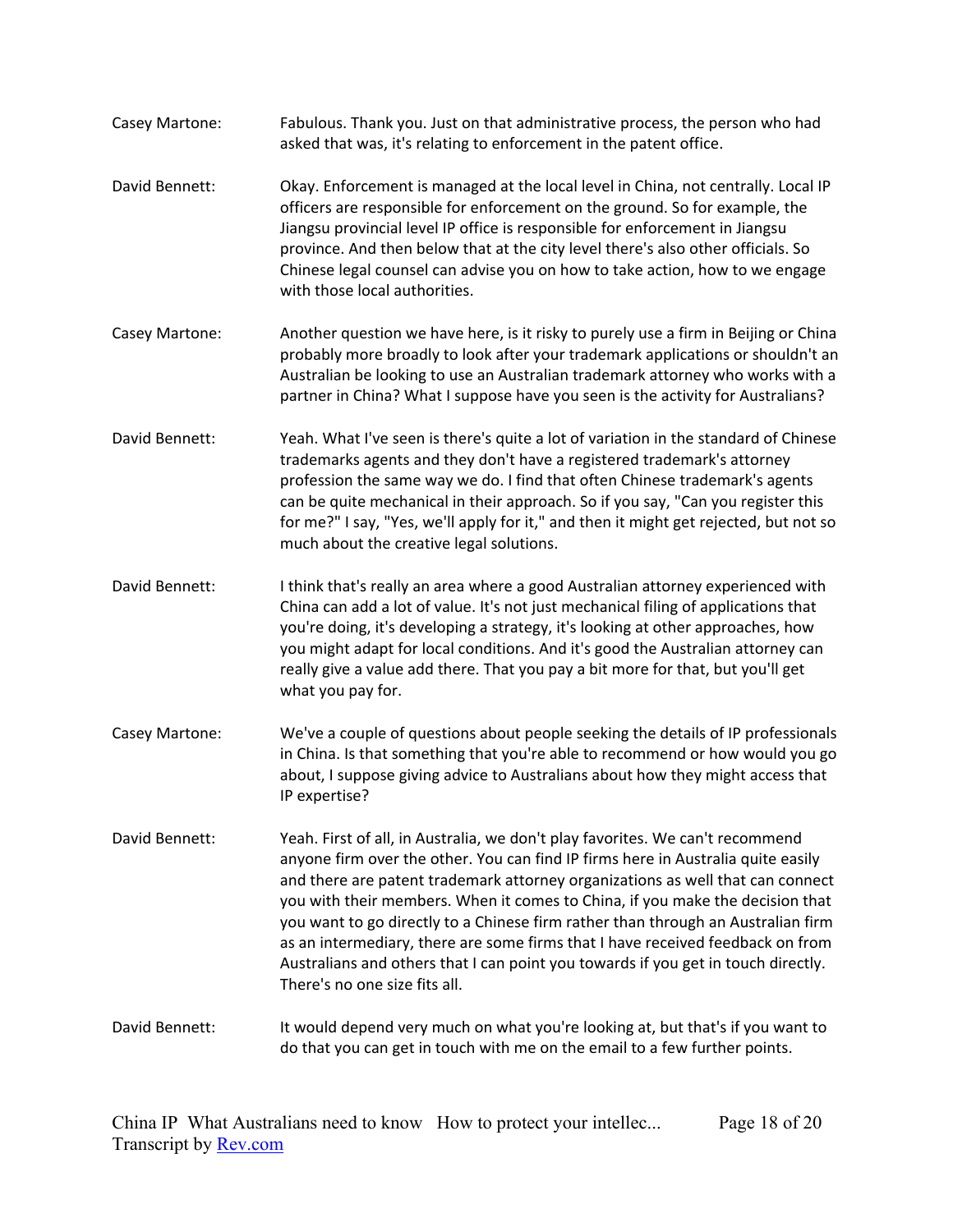| Casey Martone: | Okay. Sorry, I'm just working through and it's nice to hear an IP Australia<br>representing or recommending attorneys of course, they are a great help to<br>many Australian businesses, so it's very good. Just a few more questions. More<br>specific advice around manufacturing and licensing in China. We've had a couple<br>of requests from people who are interested in understanding specific IP issues<br>around manufacturing in China. So that's great.                                                         |
|----------------|-----------------------------------------------------------------------------------------------------------------------------------------------------------------------------------------------------------------------------------------------------------------------------------------------------------------------------------------------------------------------------------------------------------------------------------------------------------------------------------------------------------------------------|
| Casey Martone: | I think we might take that one offline and see how we might look for<br>information to support people, but certainly if you have specific questions about<br>IP issues in the manufacturing context, please send them through. We'd be<br>happy to help those ones offline. And as well as licensing product. So can we<br>talk about licensing a product in China?                                                                                                                                                         |
| David Bennett: | Very briefly. Yes, you can register, you can license trademarks, patents, other IP<br>rights in China. It'll be about ensuring it's registered with the correct local<br>authorities. Some things like for example, trademark licensing arrangements<br>need to be registered with local business officers. A Chinese legal counsel can<br>advise you on how to do all of that. Yeah, licensing into China can be a good way<br>for you to drive benefits from the Chinese market without having to do it all<br>yourself.  |
| Casey Martone: | Okay. That's all the questions that we've got coming through. There's just a few,<br>they've come through about specific applications in progress in China. I think<br>this absolutely isn't the forum to discuss those. What I would do is invite anyone<br>who is having issues navigating the Chinese system, you obviously have applied<br>for an IP right in China and maybe not having as much success. If you wouldn't<br>mind getting in contact with David directly, Dave will have to take those ones<br>offline. |
| Casey Martone: | Questions have certainly finished there. David, thank you so much for taking the<br>time to host this webinar today. I know it's going to be a valuable resource for<br>many Australian businesses. Again, anyone who is still online who receives a<br>copy of this recording in any of the resources, if you are working with any<br>businesses or know anyone who's entering the Chinese market, absolutely tell<br>them about the information, the resources that IP Australia provides.                                |
| Casey Martone: | We want to make sure that all Australian businesses in China have the most<br>success and it's about prevention is better than cure. The key message today.<br>Register your IP early.                                                                                                                                                                                                                                                                                                                                      |
| David Bennett: | Yeah, absolutely.                                                                                                                                                                                                                                                                                                                                                                                                                                                                                                           |
| Casey Martone: | All right. Well, we're going to close out today's session. Thanks again for<br>attending and we hope you all have a lovely afternoon.                                                                                                                                                                                                                                                                                                                                                                                       |
| David Bennett: | Thank you all.                                                                                                                                                                                                                                                                                                                                                                                                                                                                                                              |

China IP What Australians need to know How to protect your intellec... Transcript by **Rev.com** Page 19 of 20